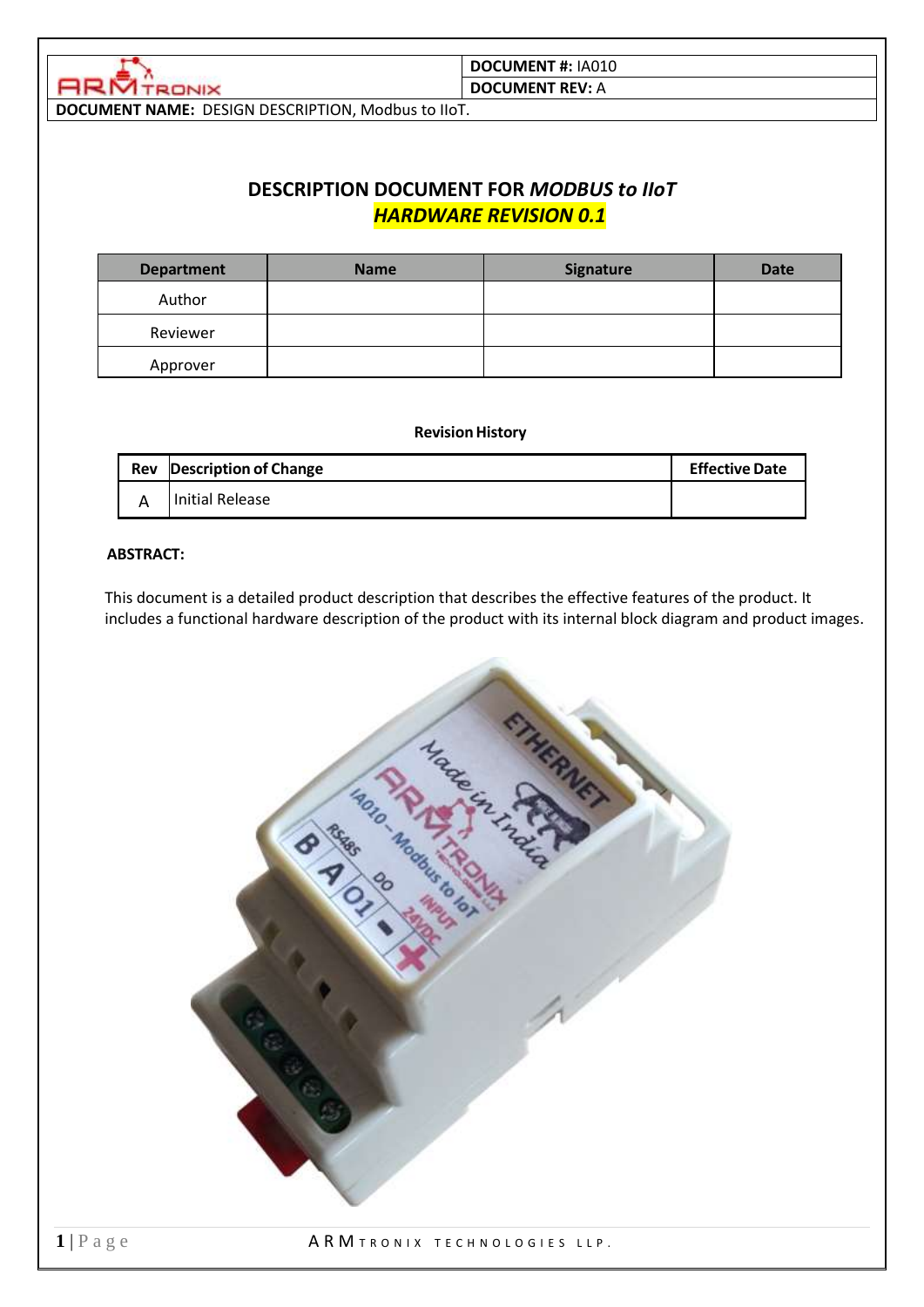|                    |                                                                         | <b>DOCUMENT #: IA010</b>                                                      |
|--------------------|-------------------------------------------------------------------------|-------------------------------------------------------------------------------|
|                    | <b>ARM TRONIX</b><br>DOCUMENT NAME: DESIGN DESCRIPTION, Modbus to IIoT. | <b>DOCUMENT REV: A</b>                                                        |
|                    |                                                                         |                                                                               |
|                    | <b>Table of Contents</b>                                                |                                                                               |
|                    |                                                                         |                                                                               |
| $\mathbf{1}$ .     |                                                                         |                                                                               |
| 2.                 |                                                                         |                                                                               |
| 3.                 |                                                                         |                                                                               |
| 4.                 |                                                                         |                                                                               |
| 5.                 |                                                                         |                                                                               |
| 6.                 |                                                                         |                                                                               |
| 7.                 |                                                                         |                                                                               |
| a.                 |                                                                         |                                                                               |
| b.                 |                                                                         |                                                                               |
| 8.                 |                                                                         |                                                                               |
| 9.                 |                                                                         |                                                                               |
| a.                 |                                                                         |                                                                               |
| b.                 |                                                                         |                                                                               |
| 10.                |                                                                         |                                                                               |
| a.                 |                                                                         |                                                                               |
| i.                 |                                                                         |                                                                               |
| ii.<br>$h_{\cdot}$ |                                                                         |                                                                               |
|                    |                                                                         |                                                                               |
| C.<br>11.          |                                                                         |                                                                               |
|                    |                                                                         |                                                                               |
| a.<br>b.           |                                                                         |                                                                               |
| 12.                |                                                                         |                                                                               |
| a.                 |                                                                         |                                                                               |
| b.                 |                                                                         |                                                                               |
| $\mathsf{C}$ .     |                                                                         | STEPS TO TEST OUR Modbus to IIoT MODULE USING SMARTPHONE AND MQTT BROKER:  18 |
| d.                 |                                                                         |                                                                               |
| e.                 |                                                                         |                                                                               |
| f.                 |                                                                         |                                                                               |
|                    |                                                                         |                                                                               |
|                    |                                                                         |                                                                               |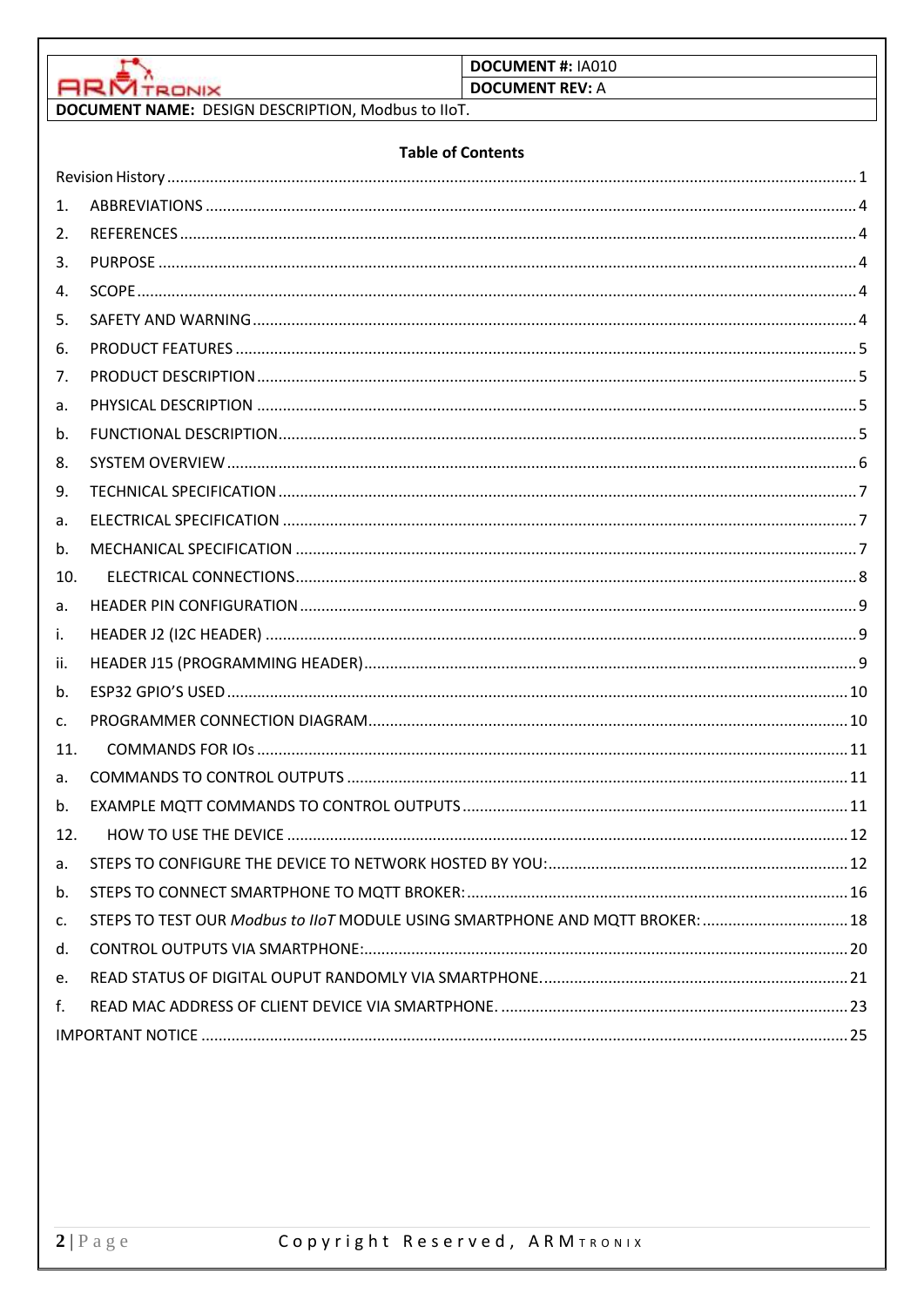

**DOCUMENT REV: A** 

# **DOCUMENT NAME:** DESIGN DESCRIPTION, Modbus to IIoT.

## **Table of figures**

| Figure 29: Entered topic and message to be published to read the current status of Digital Outputs21 |  |
|------------------------------------------------------------------------------------------------------|--|
|                                                                                                      |  |
|                                                                                                      |  |
| Figure 32: Entered topic and message to be Published to read the MAC address of the device23         |  |
|                                                                                                      |  |
|                                                                                                      |  |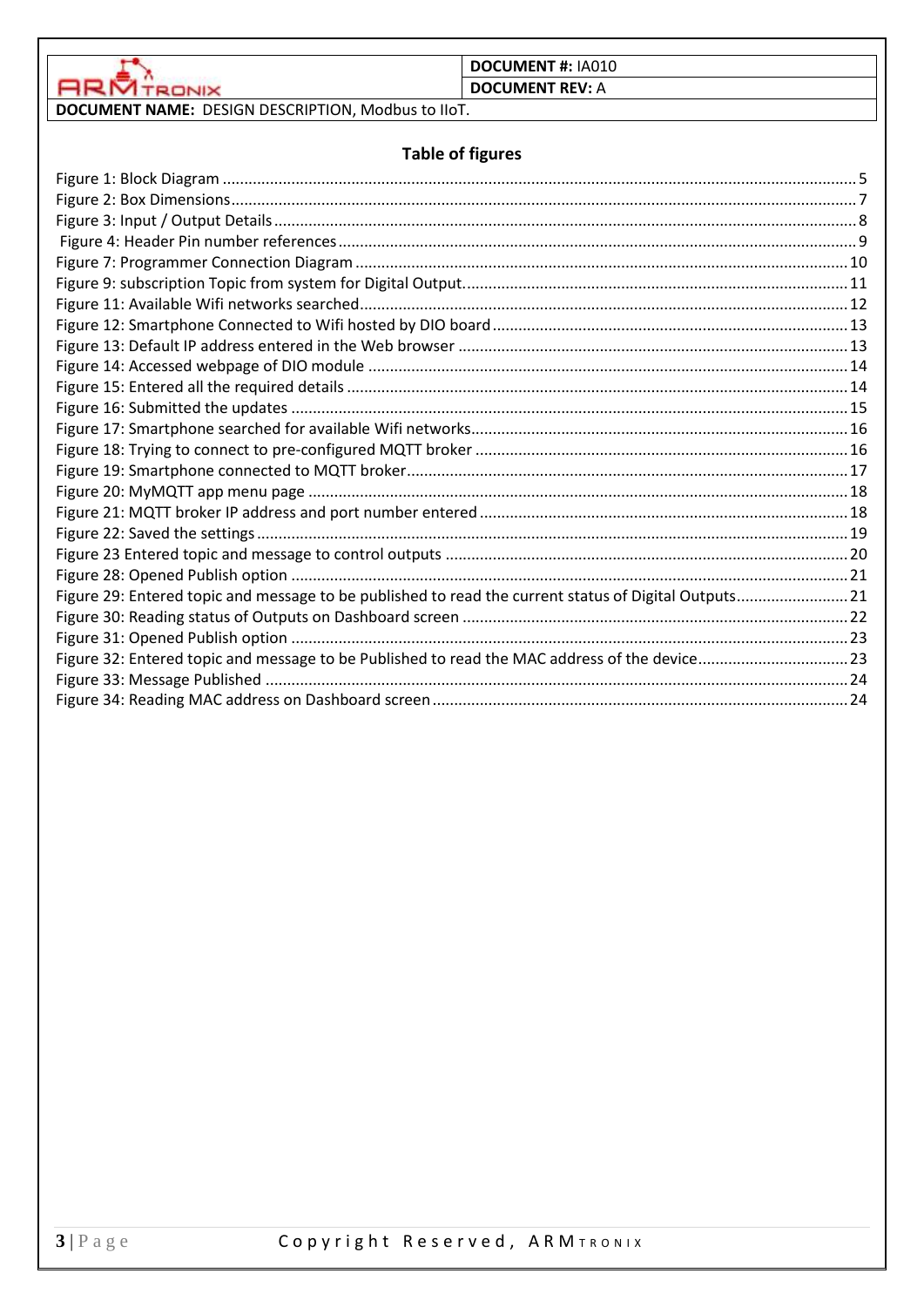

#### <span id="page-3-0"></span>**1. ABBREVIATIONS**

| <b>Term</b> | <b>Description</b>                       |
|-------------|------------------------------------------|
| <b>HTTP</b> | <b>Hypertext Transfer Protocol</b>       |
| <b>MQTT</b> | <b>Message Queue Telemetry Transport</b> |
| <b>PLC</b>  | Programmable Logic Control               |
| DC          | <b>Direct Current</b>                    |
| <b>GND</b>  | Ground (DC)                              |
| <b>PLC</b>  | Programmable Logic controller            |
| <b>IIoT</b> | Industrial Internet of Things            |
| <b>DO</b>   | Digital Output                           |
| <b>TCP</b>  | <b>Transmission Control Protocol</b>     |

#### <span id="page-3-1"></span>**2. REFERENCES**

| <b>Company Weblink</b> | https://www.armtronix.in                                 |
|------------------------|----------------------------------------------------------|
| Youtube Weblink        | https://www.youtube.com/channel/UCr3QNs65jDSxKDX4QPc03oQ |
| Intractable's Weblink  | https://www.instructables.com/member/Armtronix/          |
| Github's Weblink       | https://github.com/armtronix                             |

#### <span id="page-3-2"></span>**3. PURPOSE**

The purpose of this document is to outline the design description for the Modbus to IIoT. It provides a high-level summary of the product.

#### <span id="page-3-3"></span>**4. SCOPE**

This document describes system architecture which includes Modbus/RS485, Digital Outputs, Ethernet, WiFi Module and Power Supply.

#### <span id="page-3-4"></span>**5. SAFETY AND WARNING**

**If you are working with DC power, please take necessary precautions. Do not short the positive and negative terminals of the power supply, as it may damage the Hardware and may create hazardous to your health. Do not bring AC power in contact with this board, which will damage the hardware and may create hazardous to your health. Please consider disconnecting power supply from the board if you would like to make any changes in connections. Working without safety towards hardware is not advisable. Electronic devices are static sensitive and suggest you to take necessary steps towards antistatic measures.**

**Fire Hazard: Making wrong connections, drawing more than rated power, contact with water or other conducting material, and other types of misuse/overuse/malfunction can all cause overheating and risk starting a fire. Test your circuit and the environment in which it is deployed thoroughly before leaving it switched on and unsupervised. Always follow all fire safety precautions.**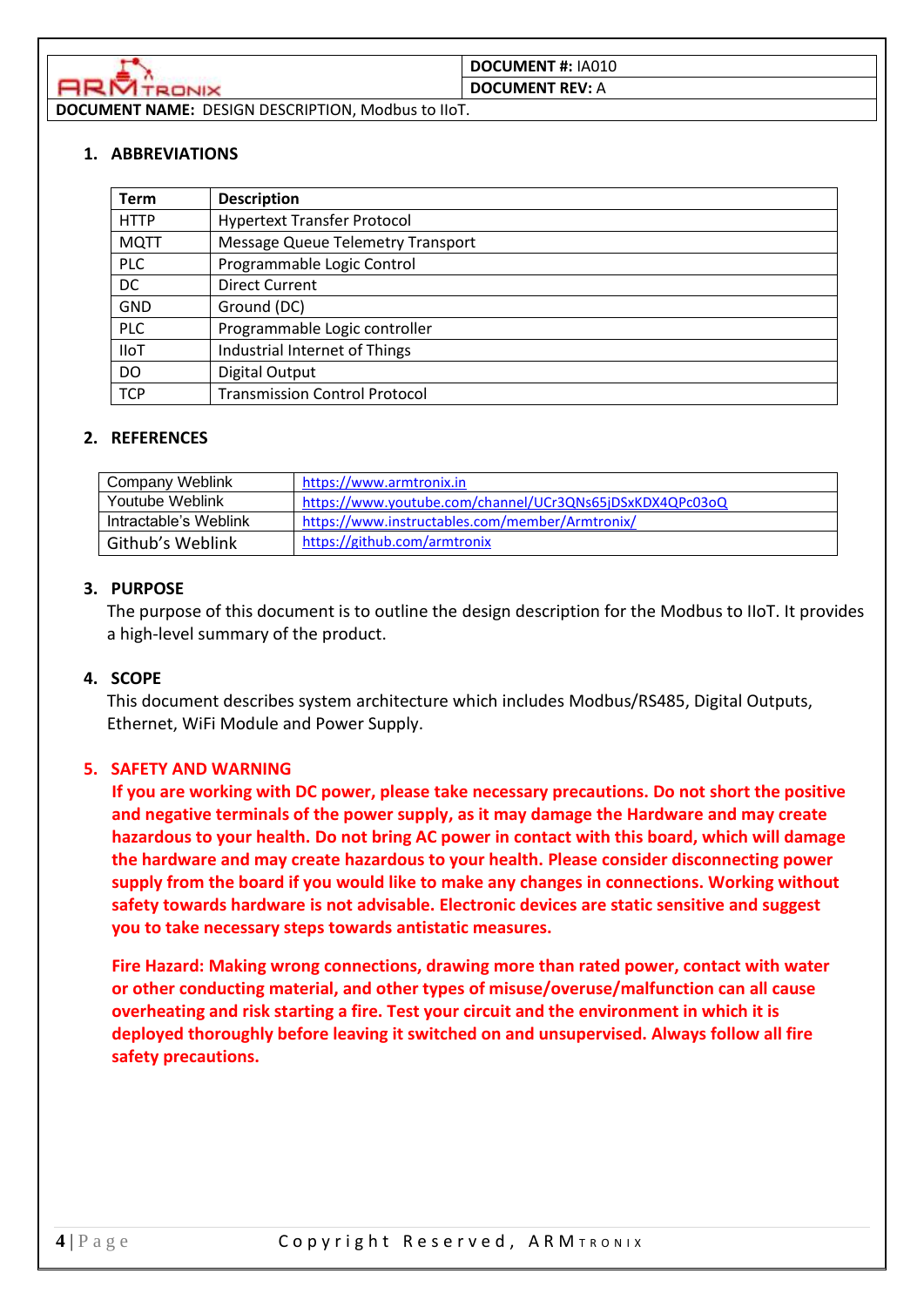MTRONIX

# **DOCUMENT #:** IA010

### **DOCUMENT REV:** A

**DOCUMENT NAME:** DESIGN DESCRIPTION, Modbus to IIoT.

## <span id="page-4-0"></span>**6. PRODUCT FEATURES**

- Works directly with Industrial standard DC power 12-24V.
- One isolated digital output, one Modbus, one ethernet port and one Wi-Fi is available to user.
- Both input and output are 12-24 DC voltage level compatible.
- WiFi with MQTT protocol compatible.
- The MQTT commands are given in this document to control and monitor inputs and outputs.
- Basic Firmware to enter SSID and password to connect to the router and testing. (*NOT FOR ANY SPECIFIC APPLICATION*)

## <span id="page-4-2"></span><span id="page-4-1"></span>**7. PRODUCT DESCRIPTION**

## **a. PHYSICAL DESCRIPTION**

- ➢ Wifi Module
- ➢ Ethernet
- ➢ RS485 / Modbus
- $\triangleright$  Isolated Digital Outputs 1 number
- $\triangleright$  DC to DC Power supply module

# **b. FUNCTIONAL DESCRIPTION**

<span id="page-4-3"></span>

#### **Figure 1: Block Diagram**

<span id="page-4-4"></span>*Modbus to IIoT* is designed and developed for industrial automation application to solve the problem of laying cables for remote monitoring and control. The device will be operated with industry standard 24V DC power input. The device has features like, Wifi, Ethernet, RS485, and Digital output. The digital output is an optically isolated to control (ON/OFF) external electrical DC loads like Lamps, relays respectively via available mode of communications like RS485 or ethernet or Wifi or Modbus TCP. The device can be interfaced with PLC and/or MQTT broker or Wifi Access point.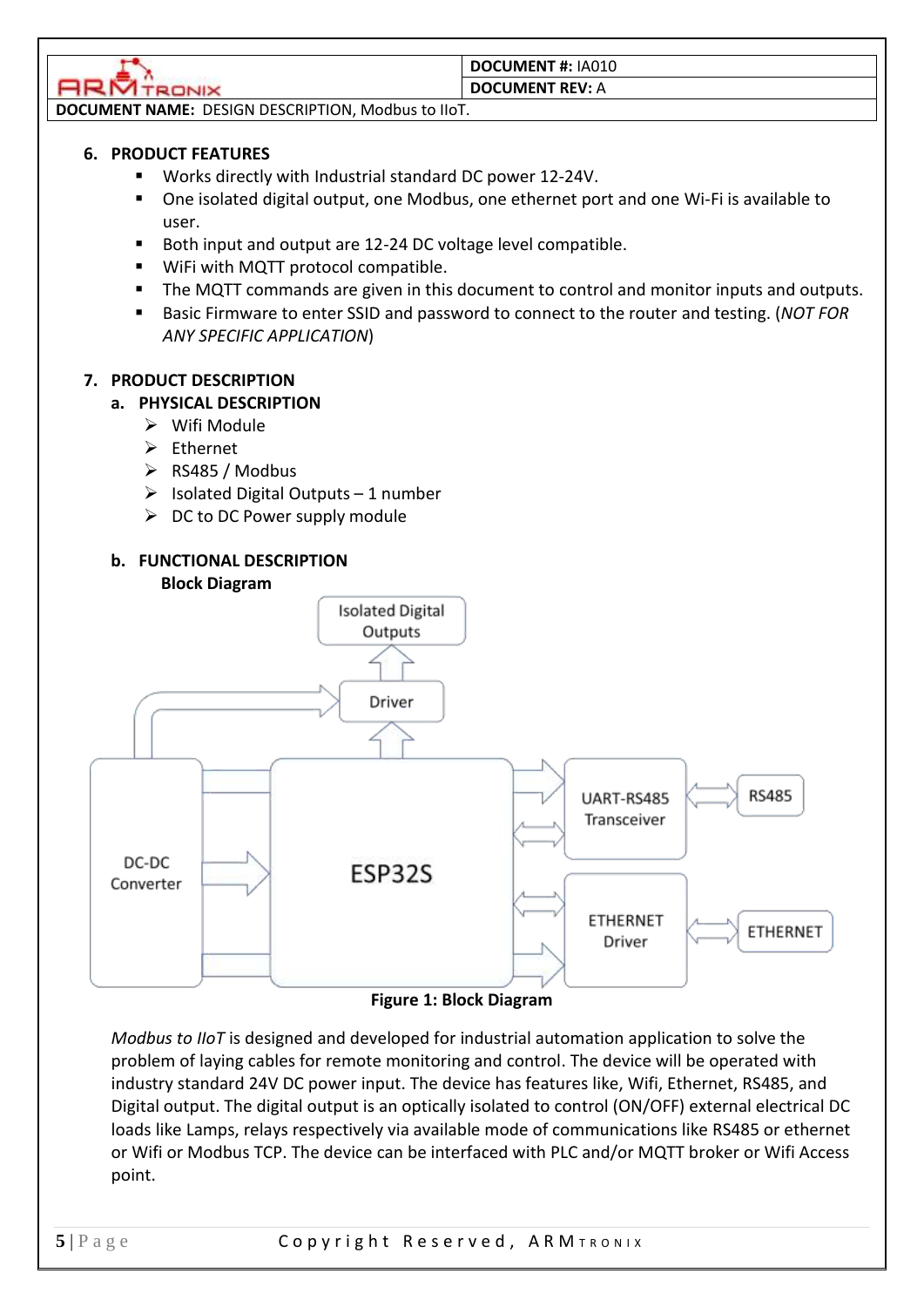

#### **DOCUMENT REV:** A

**DOCUMENT NAME:** DESIGN DESCRIPTION, Modbus to IIoT.

### <span id="page-5-0"></span>**8. SYSTEM OVERVIEW**

1. DC to DC Power supply module

The DC-DC converter on board is used to regulate voltage from 24 V DC to 3.3 V DC to supply power to complete digital part including Wifi module.

The main power input 24V supply is also used to provide limited power to isolated outputs.

### 2. Wifi Module

Wifi module used in the device is ESP32 as it is compatible with Arduino IDE for ease of programming. with all its required GPIOs are easily accessible to user for their own application. Wifi module is powered on through on-board regulated 3.3 V DC. User can program this device for their application to work on either on MQTT / HTTP mode of protocol.

## 3. Ethernet:

[Ethernet](https://en.wikipedia.org/wiki/Ethernet) MAC interface with dedicated DMA and [IEEE 1588 Precision Time Protocol](https://en.wikipedia.org/wiki/Precision_Time_Protocol) support. commonly used in [local area networks.](https://en.wikipedia.org/wiki/Local_area_network) This device has dedicated RJ45 jack for ethernet based operations. User can program this ethernet port for required protocols like Ethernet, TCP, Modbus TCP etc.

4. Isolated Digital output – 1 Number

There is an optically isolated output given accessible to user to control low power consumption loads with voltage level between 12V DC – 24V DC. The optical isolation is used to protect the hardware from any electrical hazardous at/from external interfaces to the board like solenoids, relays or any other respective loads.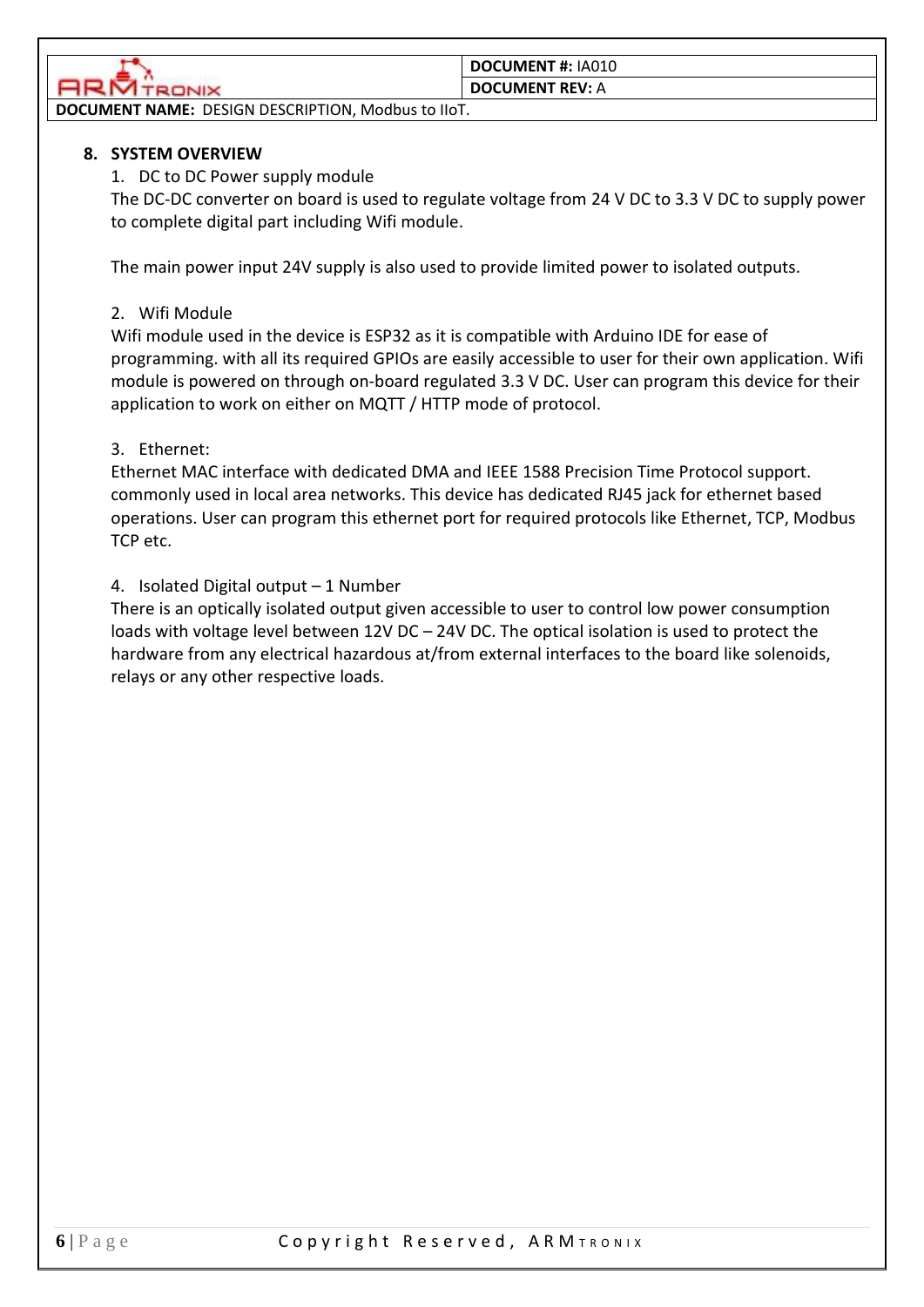

#### **DOCUMENT #:** IA010 **DOCUMENT REV:** A

**DOCUMENT NAME:** DESIGN DESCRIPTION, Modbus to IIoT.

### <span id="page-6-1"></span><span id="page-6-0"></span>**9. TECHNICAL SPECIFICATION**

### **a. ELECTRICAL SPECIFICATION**

| <b>Input Specifications</b> |                          |     |     |       |
|-----------------------------|--------------------------|-----|-----|-------|
| <b>Description</b>          | Min                      | Typ | Max | Unit  |
| Voltage DC                  | 17                       | 24  | 24  | Volts |
| Current DC                  | ۰                        |     |     | Amps  |
| Power DC                    | $\overline{\phantom{0}}$ | 24  |     | Watts |

| <b>Isolated Digital Outputs Specifications (Maximum)</b> |     |     |            |       |  |
|----------------------------------------------------------|-----|-----|------------|-------|--|
| <b>Description</b>                                       | Min | Тур | <b>Max</b> | Unit  |  |
| Voltage DC                                               |     |     | 24         | Volts |  |
| Current DC                                               |     |     | 0.3        | Amps  |  |
| Power DC                                                 |     |     | 0.72       | Watts |  |

## <span id="page-6-2"></span>**b. MECHANICAL SPECIFICATION**

- Mechanical Dimensions of PCB are 36.5 x 88 x 59 mm (Length x Width x Height)
- For more details on dimension of the board, please refer to Figure 2.





<span id="page-6-3"></span>**Figure 2: Box Dimensions**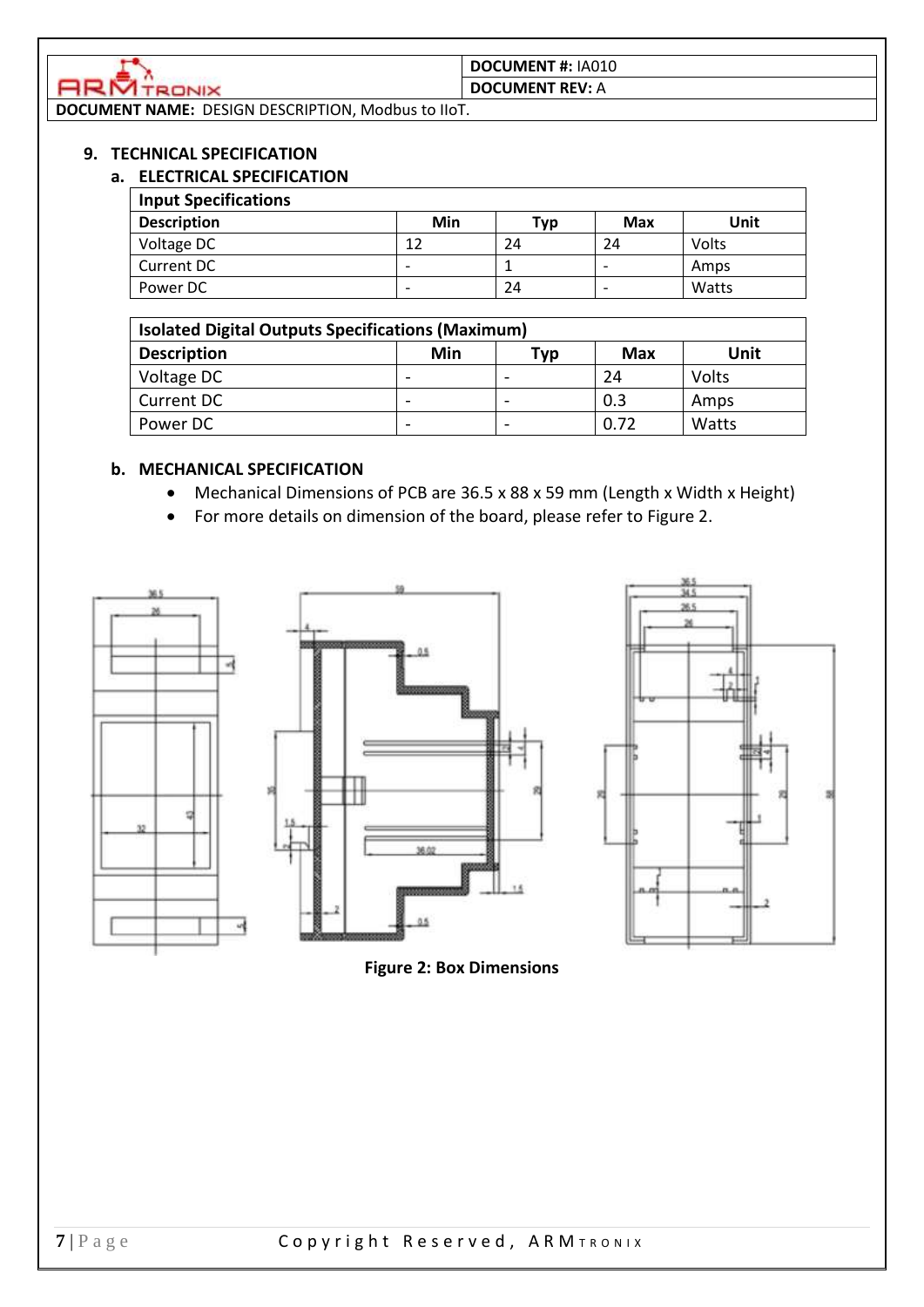<span id="page-7-0"></span>

## **Figure 3: Input / Output Details**

<span id="page-7-1"></span>Hardware anatomy shown in Figure 3:

### **Description**

- 1. Ethernet Port/RJ45 Jack
- 2. Programming header
- 3. ESP 32 SIP module
- 4. DC-DC converter
- 5. 24V DC input terminal block
- 6. Digital output block and terminal block
- 7. RS485 Terminal block.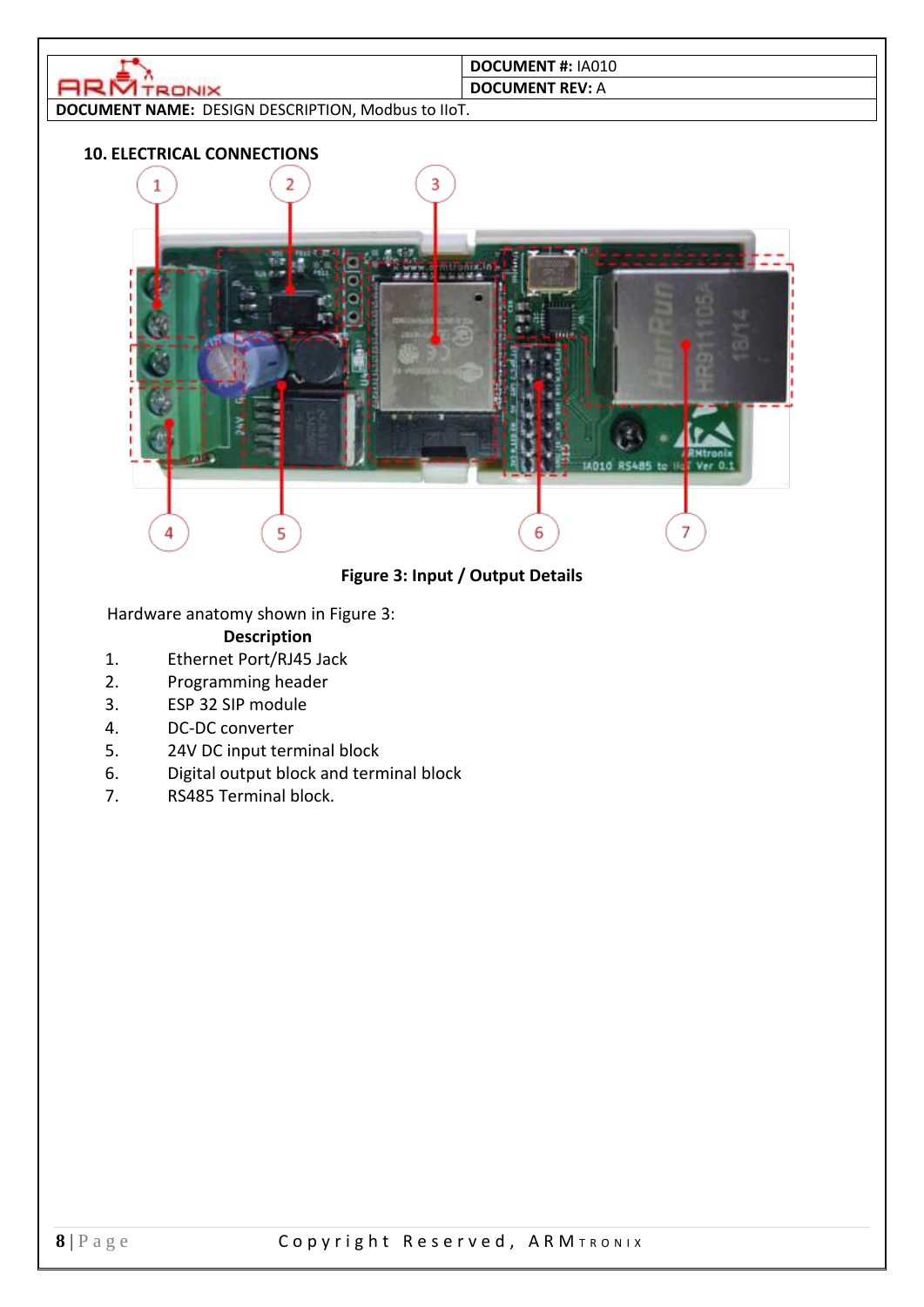

#### **DOCUMENT REV:** A

<span id="page-8-3"></span>**DOCUMENT NAME:** DESIGN DESCRIPTION, Modbus to IIoT.





# PROGRAMMING HEADER

#### **Figure 4: Header Pin number references**

#### <span id="page-8-1"></span><span id="page-8-0"></span>**a. HEADER PIN CONFIGURATION**

**i. HEADER J2 (I2C HEADER)**

| <b>Header Pin Number</b> | <b>Pin Name</b> |
|--------------------------|-----------------|
|                          | 3V <sub>3</sub> |
|                          | GPIO4           |
|                          | GPIO5           |
|                          | GNDD            |

**Table 1: Header J2 Pin Configuration**

#### <span id="page-8-2"></span>**ii. HEADER J15 (PROGRAMMING HEADER)**

| <b>GNDD</b>                          |
|--------------------------------------|
| 3V <sub>3</sub>                      |
| <b>TXDE</b>                          |
| <b>RS485 LED</b>                     |
| <b>RXDE</b>                          |
| RESET ESP32 / EN                     |
| <b>DTRE</b>                          |
| 5V                                   |
| <b>RTSE</b>                          |
| <b>GNDD</b>                          |
| WIFI LED                             |
| <b>CONFIGURATION SWTITCH</b>         |
| <b>ETHERNET LED</b>                  |
| <b>DEVICE STATUS LED</b>             |
| Tekle 3. Header 13 Bin Configuration |

#### **Table 2: Header J2 Pin Configuration**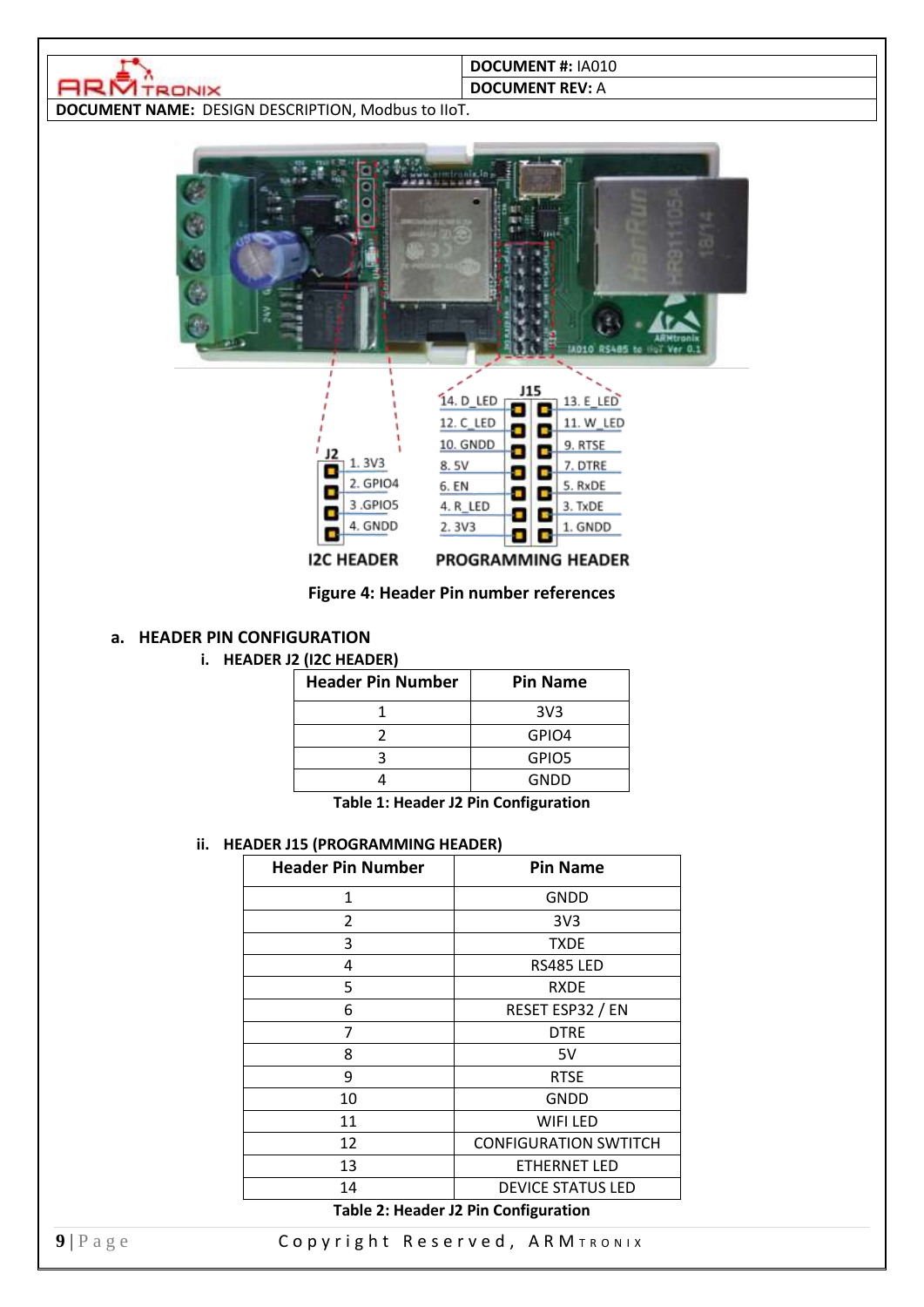

**DOCUMENT REV:** A

<span id="page-9-0"></span>**DOCUMENT NAME:** DESIGN DESCRIPTION, Modbus to IIoT.

#### **b. ESP32 GPIO'S USED**

| <b>SERIAL NUMBER</b> | <b>ESP32 GPIO</b> | <b>ARDUINO NO.</b> | <b>PURPOSE</b>               |
|----------------------|-------------------|--------------------|------------------------------|
|                      | GPIO1             |                    | <b>TXDE</b>                  |
| 2                    | GPIO <sub>2</sub> | 2                  | WIFI LED                     |
| 3                    | GPIO3             | 3                  | <b>RXDE</b>                  |
| 4                    | GPIO12            | 12                 | RS485 RE/DE                  |
| 5                    | GPIO13            | 13                 | <b>RS485 LED</b>             |
| 6                    | GPIO15            | 15                 | <b>ETHERNET LED</b>          |
|                      | GPIO16            | 16                 | RS485_RO                     |
| 8                    | GPIO17            | 17                 | <b>RS485 DI</b>              |
| 9                    | GPIO32            | 32                 | <b>DEVICE STATUS LED</b>     |
| 10                   | GPIO33            | 33                 | <b>DIGITAL OUTPUT</b>        |
| 11                   | GPIO34            |                    | <b>CONFIGURATION SWTITCH</b> |

#### **Table 3: ESP32 GPIO Configuration**

## **c. PROGRAMMER CONNECTION DIAGRAM**

<span id="page-9-1"></span>

| Wifi Esp32 I/O Board | <b>USB-UART-FTDI</b><br>Programmer |  |
|----------------------|------------------------------------|--|
| <b>TxDE</b>          | <b>Rx-FTDI</b>                     |  |
| <b>RxDE</b>          | Tx-FTDI                            |  |
| <b>DTRE</b>          | <b>DTR</b>                         |  |
| <b>RTSE</b>          | <b>RTS</b>                         |  |
| <b>GROUND</b>        | <b>GND</b>                         |  |
| 5V                   | 5V-FTDI                            |  |

#### **Figure 5: Programmer Connection Diagram**

<span id="page-9-2"></span>Note: Main power supply input 12v to 24 VDC has to be given while programming.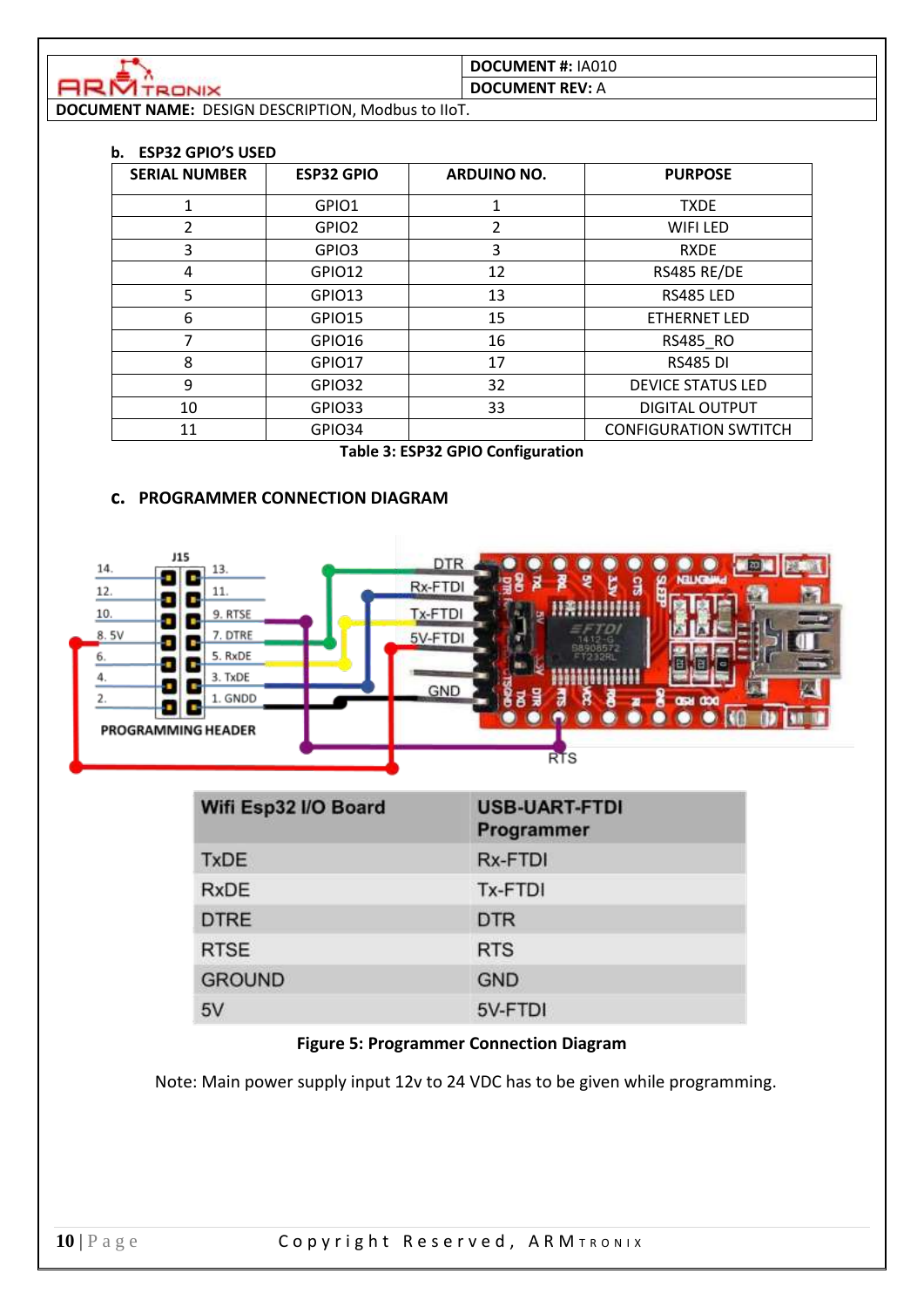

**DOCUMENT #:** IA010 **DOCUMENT REV:** A

**DOCUMENT NAME:** DESIGN DESCRIPTION, Modbus to IIoT.

#### <span id="page-10-0"></span>**11. COMMANDS FOR IOs**

Publishing Topic to read Inputs Example: /I/00y

Subscription Topic to control outputs Example: /O/00y

#### <span id="page-10-1"></span>**a. COMMANDS TO CONTROL OUTPUTS**

- DIGITAL OUTPUT ex. /O/00y\_**1**; Topic publish from system. Where, y is client number
- \*Read DIGITAL OUTPUT ex. status\_op; subscription Topic from system.

| ä.                        |                   | Ø      | 5:09                                     |
|---------------------------|-------------------|--------|------------------------------------------|
| Publish<br>$\binom{m}{m}$ |                   |        | ⊡                                        |
| /0/001                    |                   |        |                                          |
| status_op                 |                   |        |                                          |
| Count                     |                   | 1      |                                          |
|                           | Publish           |        |                                          |
|                           |                   |        |                                          |
|                           |                   |        |                                          |
|                           |                   |        |                                          |
|                           |                   |        |                                          |
| G                         |                   |        | $\ddot{\phantom{a}}$                     |
| p<br>q'<br>ë              | $t^{\frac{1}{2}}$ |        | U<br>Y<br>1 <sub>u</sub><br>$\circ$<br>p |
| d<br>a<br>s               | f<br>ġ            | h<br>ĵ | I<br>k                                   |
| ↷<br>z<br>x               | c<br>v            | b<br>n | ख़<br>m                                  |
| ☺<br>7123<br>ï            |                   |        | ı                                        |

**Figure 6: subscription Topic from system for Digital Output.**

### <span id="page-10-3"></span><span id="page-10-2"></span>**b. EXAMPLE MQTT COMMANDS TO CONTROL OUTPUTS**

- DO1 /O/00y\_1; To turn ON an output
- DO1 /O/00y 0; To turn OFF an output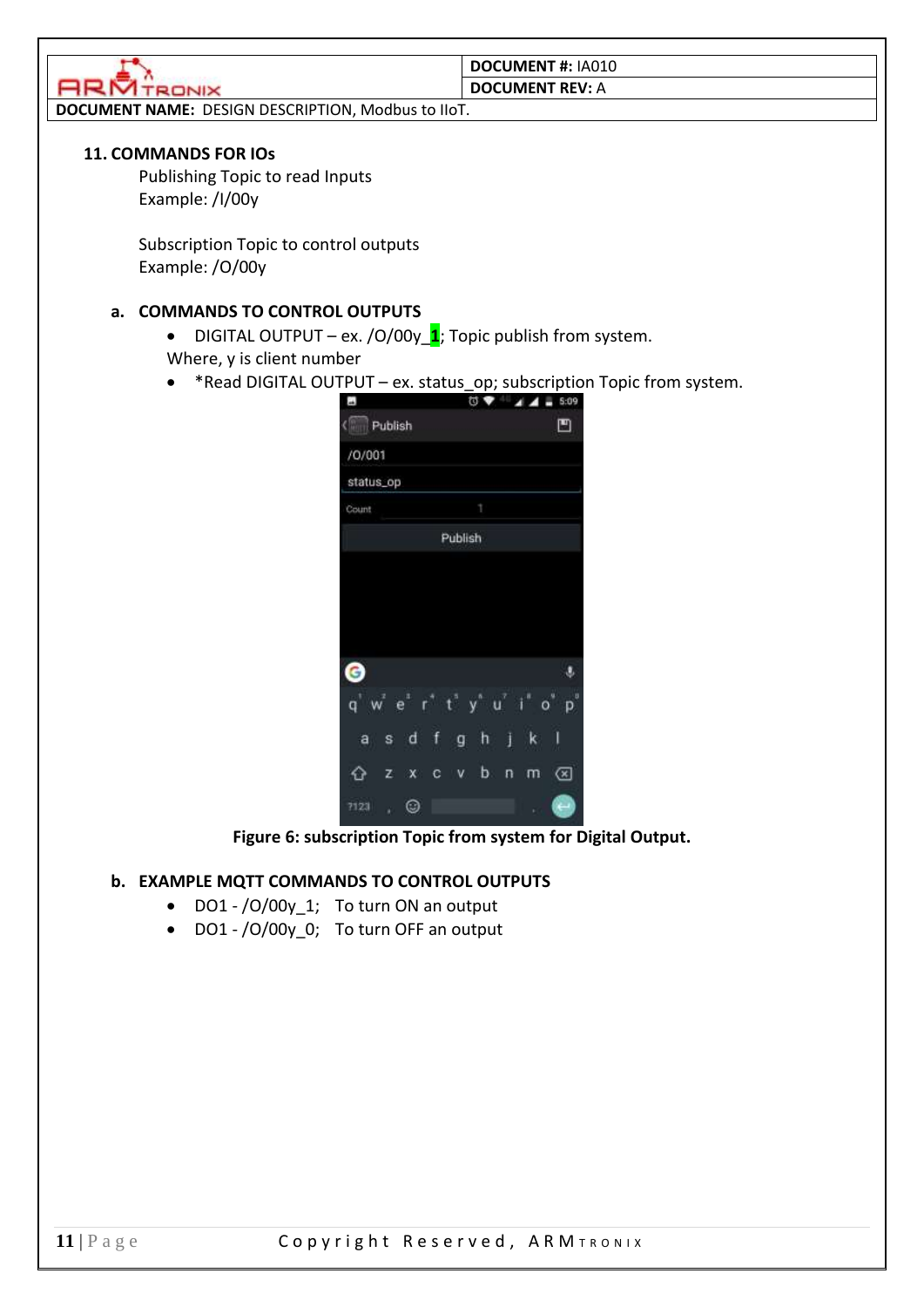

#### **DOCUMENT REV:** A

**DOCUMENT NAME:** DESIGN DESCRIPTION, Modbus to IIoT.

### <span id="page-11-1"></span><span id="page-11-0"></span>**12. HOW TO USE THE DEVICE**

#### **a. STEPS TO CONFIGURE THE DEVICE TO NETWORK HOSTED BY YOU:**

- i. Switch ON the device.
- ii. Press the **config** button, wait till blinking of dual color LED to turns OFF. This indicate that the device is healthy and not previously configured to any network.
- iii. To configure the device, Press and hold the **Reset** button and then press and hold the **Config** Button.
- iv. Now release only the **Reset** button, wait for 30 seconds, then release the **Config** button. Now the device will host its own network (Access point/Hotspot) to allow users to configure it.
- v. Take any Smartphone.
- vi. Switch ON Wifi in it. (make sure that, its Mobile Data connection is turned OFF).
- vii. Search for available Wifi networks in the range

<span id="page-11-2"></span>

viii. You will observe one of the available Wifi network as "Armtronix-xx-xx-xx". Where xx: is last 6 digits of MAC address of the particular device. Click on that particular available network connect your smart phone to it. So, in this scenario, the device is 'Wifi Host' and Smartphone is 'Wifi Client'.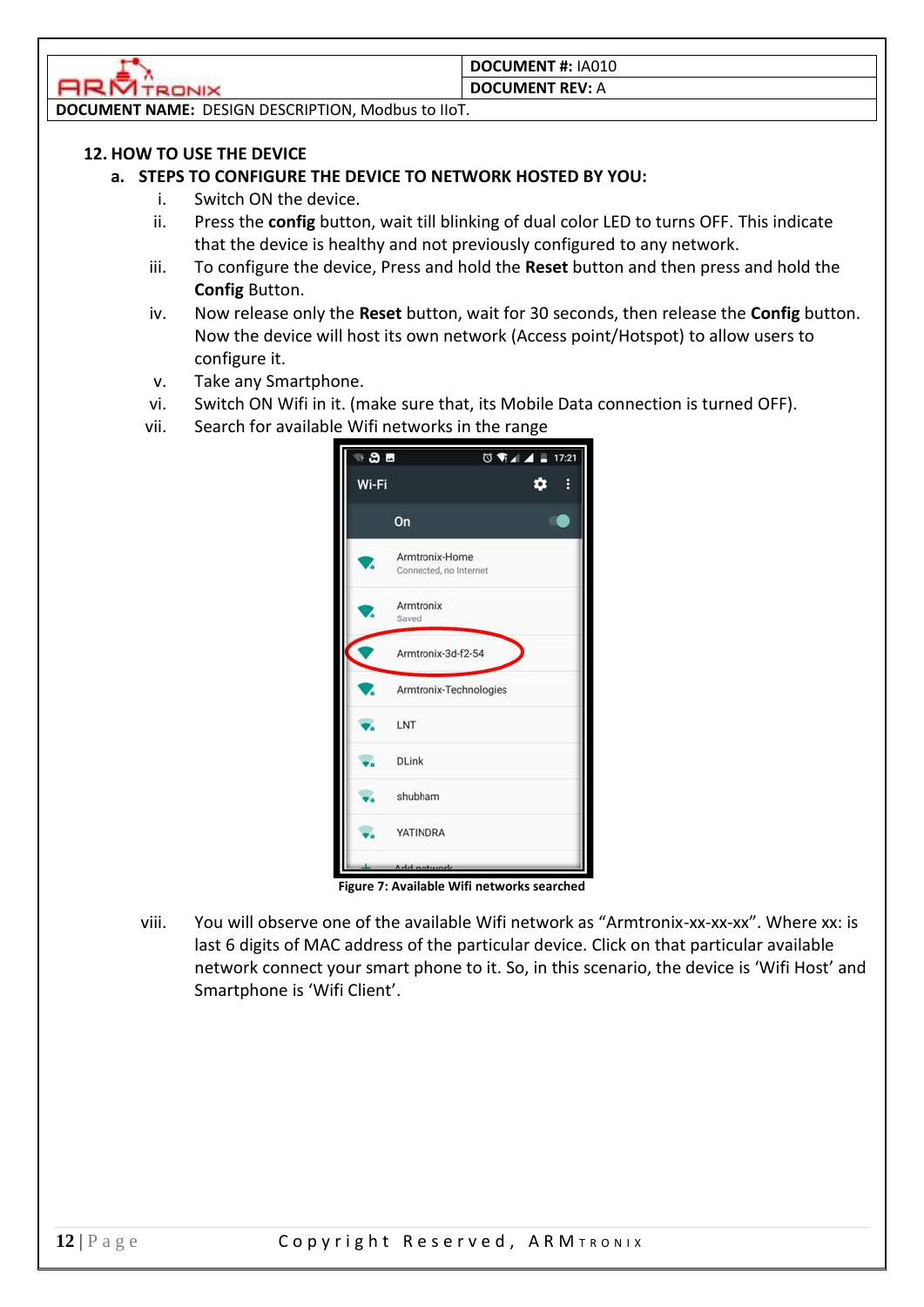|                                                    | <b>DOCUMENT #: IA010</b>           |  |
|----------------------------------------------------|------------------------------------|--|
| <b>ATRONIX</b>                                     | <b>DOCUMENT REV: A</b>             |  |
|                                                    |                                    |  |
| DOCUMENT NAME: DESIGN DESCRIPTION, Modbus to IIoT. |                                    |  |
|                                                    |                                    |  |
| 3 <sub>5</sub>                                     | $0$ $A = 17:21$                    |  |
|                                                    |                                    |  |
| Wi-Fi                                              | ۰                                  |  |
|                                                    |                                    |  |
|                                                    | On                                 |  |
|                                                    | Armtronix-3d-f2-54                 |  |
|                                                    | Connected, no Internet             |  |
|                                                    |                                    |  |
|                                                    | Armtronix                          |  |
|                                                    | Saved                              |  |
|                                                    | Armtronix-Home                     |  |
|                                                    | No Internet access detected. Won't |  |
|                                                    | reconnect automatically.           |  |
|                                                    | Armtronix-Technologies             |  |
|                                                    |                                    |  |
|                                                    | <b>DLink</b>                       |  |
|                                                    |                                    |  |
|                                                    | LNT                                |  |
|                                                    |                                    |  |
|                                                    | sammed                             |  |
|                                                    | chubbam                            |  |

**Figure 8: Smartphone Connected to Wifi hosted by DIO board**

<span id="page-12-0"></span>ix. Open any web browser, enter default IP address 192.168.4.1 of the device when it is hosting its own Wifi network and click enter.

| $\mathbf{S} = \mathbf{E}$                       | ◎ ● 4 ▲ 17:23                            |
|-------------------------------------------------|------------------------------------------|
| 192.168.4.1                                     |                                          |
| 192.168.4.1<br>192,168.4.1                      |                                          |
| 192.168.4.1                                     |                                          |
| Search of type web address                      | u                                        |
| <b>Ultima Agent</b><br><b>RAMANIST THE TEXT</b> | <b>River and Then</b><br><b>PERSONAL</b> |
| अ<br>abc                                        | v                                        |
| 3<br>- 5<br>1<br>$\mathbf{2}$<br>л              | 8<br>$6\phantom{.}6$<br>7<br>0           |
| e<br>t<br>г<br>a                                | ī<br>u<br>o<br>D<br>۷                    |
| d<br>f<br>š<br>a                                | İ<br>h<br>k<br>g                         |
| z<br>c<br>x                                     | ø<br>b<br>n<br>m                         |
| 7123                                            |                                          |

**Figure 9: Default IP address entered in the Web browser**

<span id="page-12-1"></span>x. Clinking on Enter button after entering default IP address, you will be able to access its webpage as shown in Figure 9.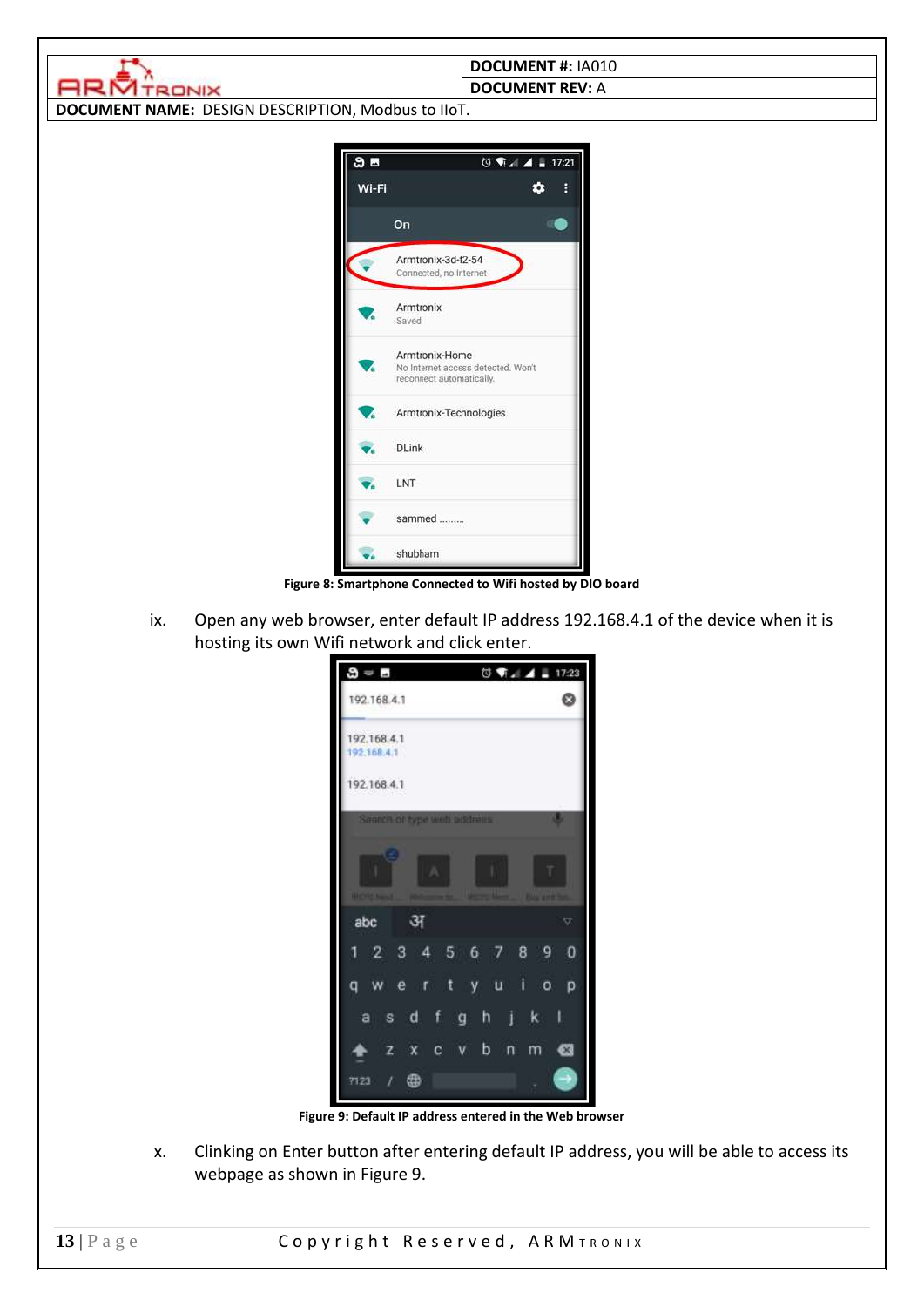|        | <b>DOCUMENT #: IA010</b>                                                                                                                                                                                                                                       |
|--------|----------------------------------------------------------------------------------------------------------------------------------------------------------------------------------------------------------------------------------------------------------------|
| TRONIX | <b>DOCUMENT REV: A</b>                                                                                                                                                                                                                                         |
|        | DOCUMENT NAME: DESIGN DESCRIPTION, Modbus to IIoT.                                                                                                                                                                                                             |
|        |                                                                                                                                                                                                                                                                |
|        | ◎ ▼ 4 4 日 17:23<br>9 H                                                                                                                                                                                                                                         |
|        | 192168.4.1<br>$\boxed{1}$                                                                                                                                                                                                                                      |
|        | Configuration of Armtronix-3d:f2:54 MAC<br>Address:2c3ae83df254 at 192.168.4.1                                                                                                                                                                                 |
|        | <b>Control GPIO</b>                                                                                                                                                                                                                                            |
|        | 1: Armtronix-Technologies (b8-c1-a2-53-<br>67-c) (2) $(-56)$ <sup>*</sup>                                                                                                                                                                                      |
|        | 2: Armtronix-Home (b8-27-eb-32-ee-d4)<br>$(6)$ $(-69)$ <sup>*</sup>                                                                                                                                                                                            |
|        | 3: Armtronix (1c-b9-c4-30-99-a8) (3) (-41)*<br>4: LNT (0-17-7c-75-81-83) (6) (-84)*                                                                                                                                                                            |
|        | 5: shubham (e4-6f-13-4f-8a-38) (11) (-90)*                                                                                                                                                                                                                     |
|        | University to built exactly sell.<br>County, 11 2022 9: 16227.<br><b>COLORADO STATISTICS</b><br>China which you minimize<br>03/10/2012 12:00:50<br>(71 Dates Grike twicowed Britis the Besike Auklas) (<br>an allen in August 1: 1979 (etc.)<br>andred Britain |

**Figure 10: Accessed webpage of DIO module** 

- <span id="page-13-0"></span>xi. In the accessed webpage, fill-in all the required details like:
	-
	- ➢ **SSID :** SSID of Access Point
	-
	-
	-
	- ➢ **IOT Mode :** MQTT
	-
	- ➢ **Publish to Topic 1 (IN) :** /I/xxx (Ex. /I/001)
	- ➢ **Subscribe to topic 1 (OP) :** /O/xxx(Ex. /O/001)
	- ➢ **Device Part NO.1 :** xxx (Ex. 001)
- 
- ➢ **Pass :** Password of Access point
- ➢ **Channel :** Channel of Access point
- ➢ **BSSID :** BSSID (MAC Add) of Access Point
	-
- ➢ **MQTT Broker IP/DNS :** xxx.xxx.xxx.xxx (Ex. 192.168.0.1)
	-
	-
	-



<span id="page-13-1"></span>**Figure 11: Entered all the required details**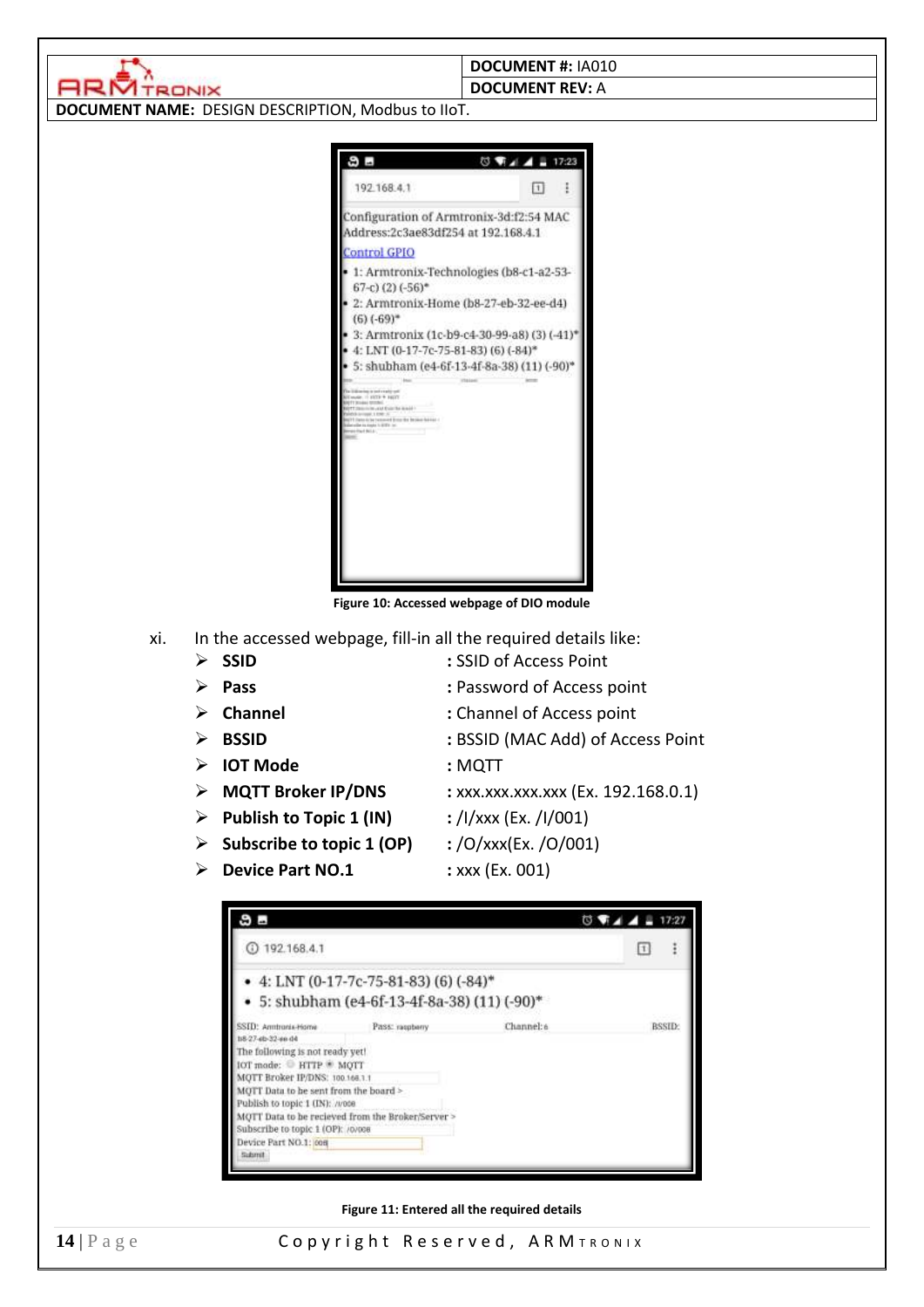|                                                    | <b>DOCUMENT #: IA010</b> |  |
|----------------------------------------------------|--------------------------|--|
|                                                    | <b>DOCUMENT REV: A</b>   |  |
| DOCUMENT NAME: DESIGN DESCRIPTION, Modbus to IIoT. |                          |  |

<span id="page-14-0"></span>xii. After entering all the required details, click on Submit button. It will save the parameters you entered and reboot the device and acknowledge the user in the webpage. Do not turn OFF the device, it will automatically reboot.



**Figure 12: Submitted the updates**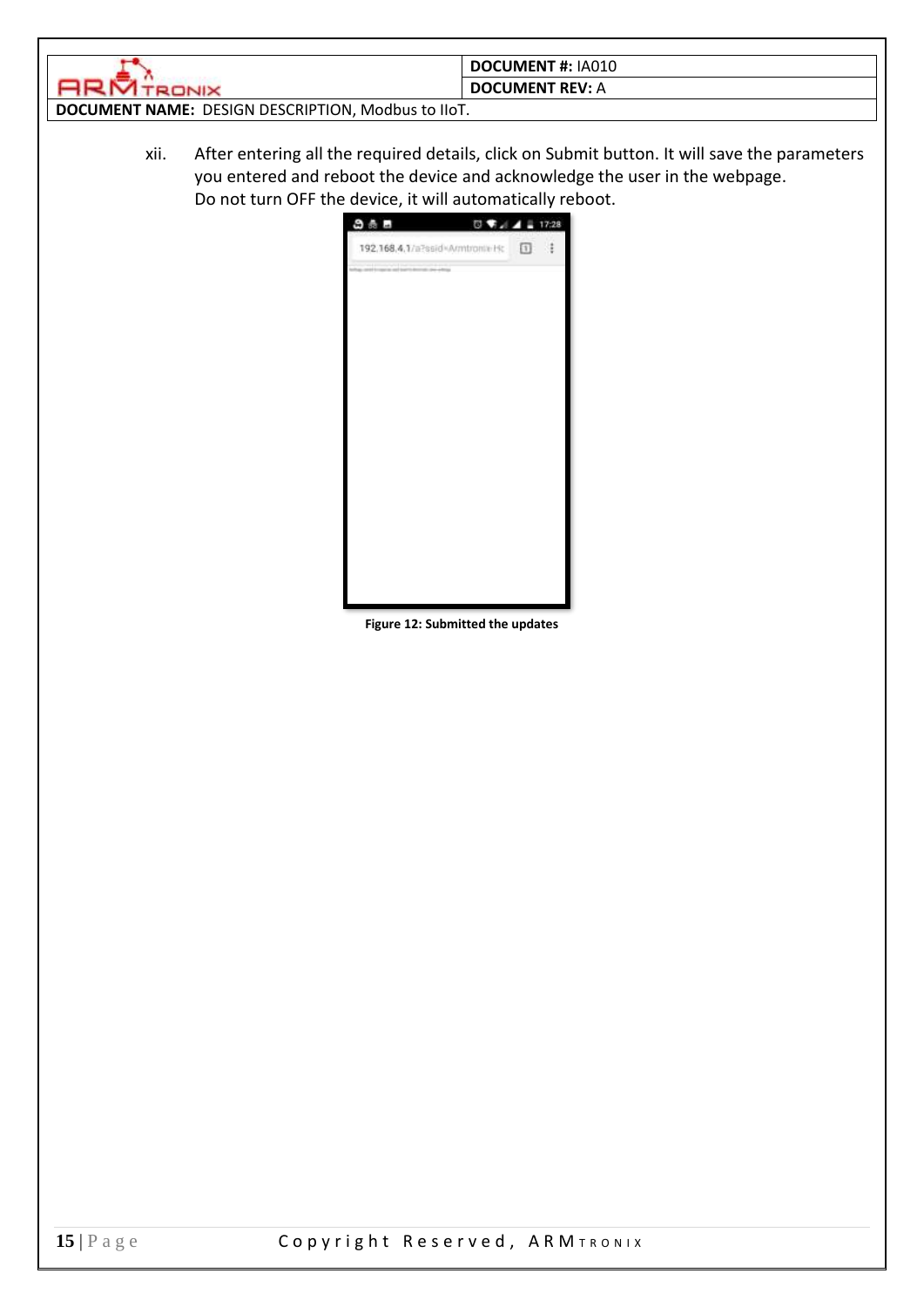

#### **DOCUMENT REV:** A

<span id="page-15-0"></span>**DOCUMENT NAME:** DESIGN DESCRIPTION, Modbus to IIoT.

## **b. STEPS TO CONNECT SMARTPHONE TO MQTT BROKER:**

- i. Disconnect Smartphone from any other Wifi network if connected.
- ii. Search for available Wifi network where the MQTT broker is running. In our case it is "Armtronix-Home" is the Wi-Fi network where our MQTT broker is running.



<span id="page-15-1"></span>iii. Click on that particular available network to connect your smart phone to it.



<span id="page-15-2"></span>**16** | Page **Copyright Reserved, ARM TRONIX**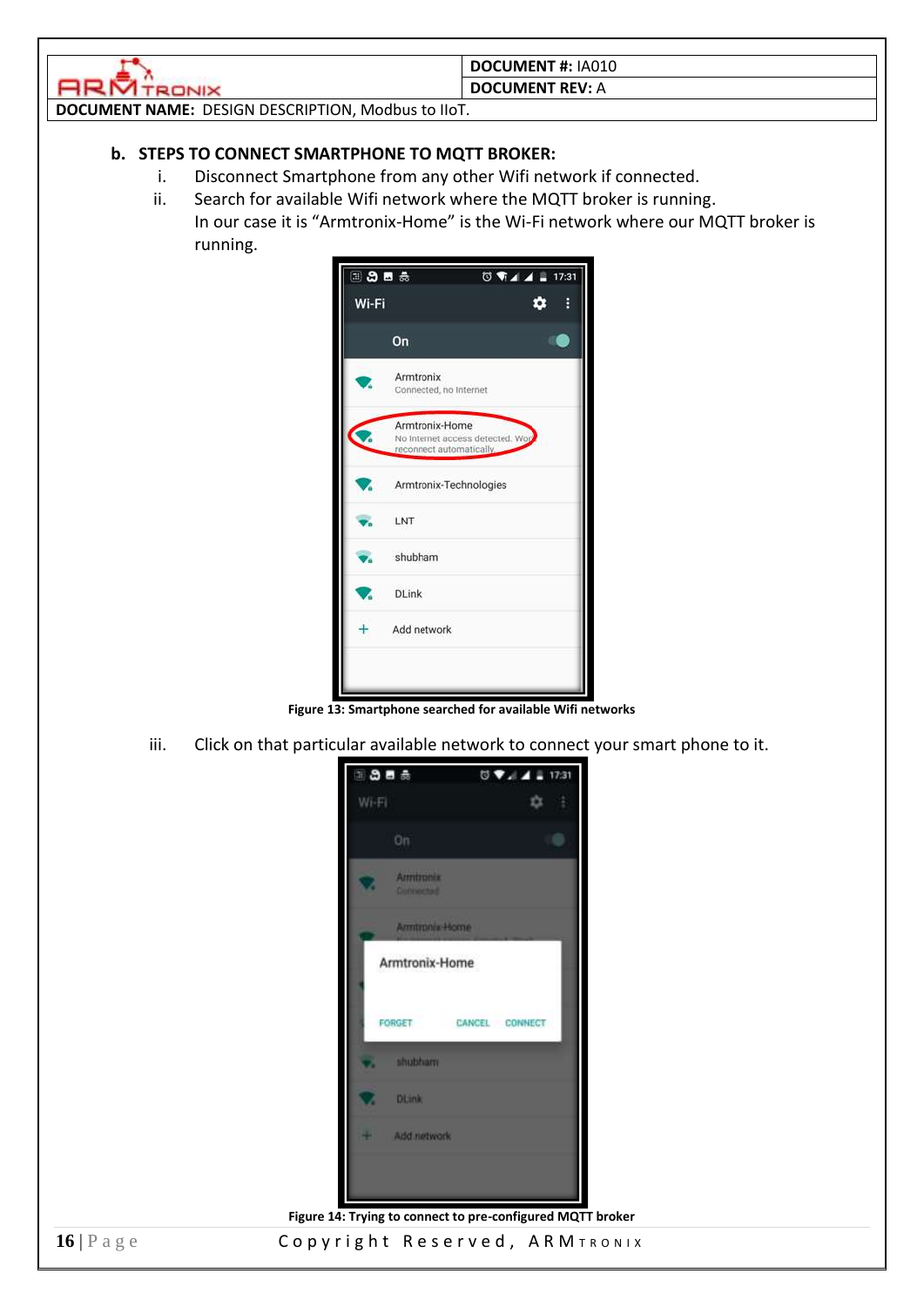|                                                    | <b>DOCUMENT #: IA010</b>                    |
|----------------------------------------------------|---------------------------------------------|
| <b>RIM TRONIX</b>                                  | <b>DOCUMENT REV: A</b>                      |
| DOCUMENT NAME: DESIGN DESCRIPTION, Modbus to IIoT. |                                             |
|                                                    |                                             |
|                                                    |                                             |
| 13.5 <sub>5</sub>                                  | $\overline{0}$ Will $\overline{4}$ in 17:31 |
| Wi-Fi                                              | ۰                                           |
|                                                    |                                             |
| On                                                 |                                             |
| Armtronix-Home                                     |                                             |
| Connected, no Interna                              |                                             |
|                                                    |                                             |
| Armtronix<br>Saved                                 |                                             |
|                                                    |                                             |
|                                                    | Armtronix-Technologies                      |
| shubham                                            |                                             |
|                                                    |                                             |
| <b>DLink</b><br>v                                  |                                             |
|                                                    |                                             |
| Add network<br>÷                                   |                                             |
|                                                    |                                             |
|                                                    |                                             |
|                                                    |                                             |
|                                                    |                                             |
|                                                    |                                             |

<span id="page-16-0"></span>**Figure 15: Smartphone connected to MQTT broker**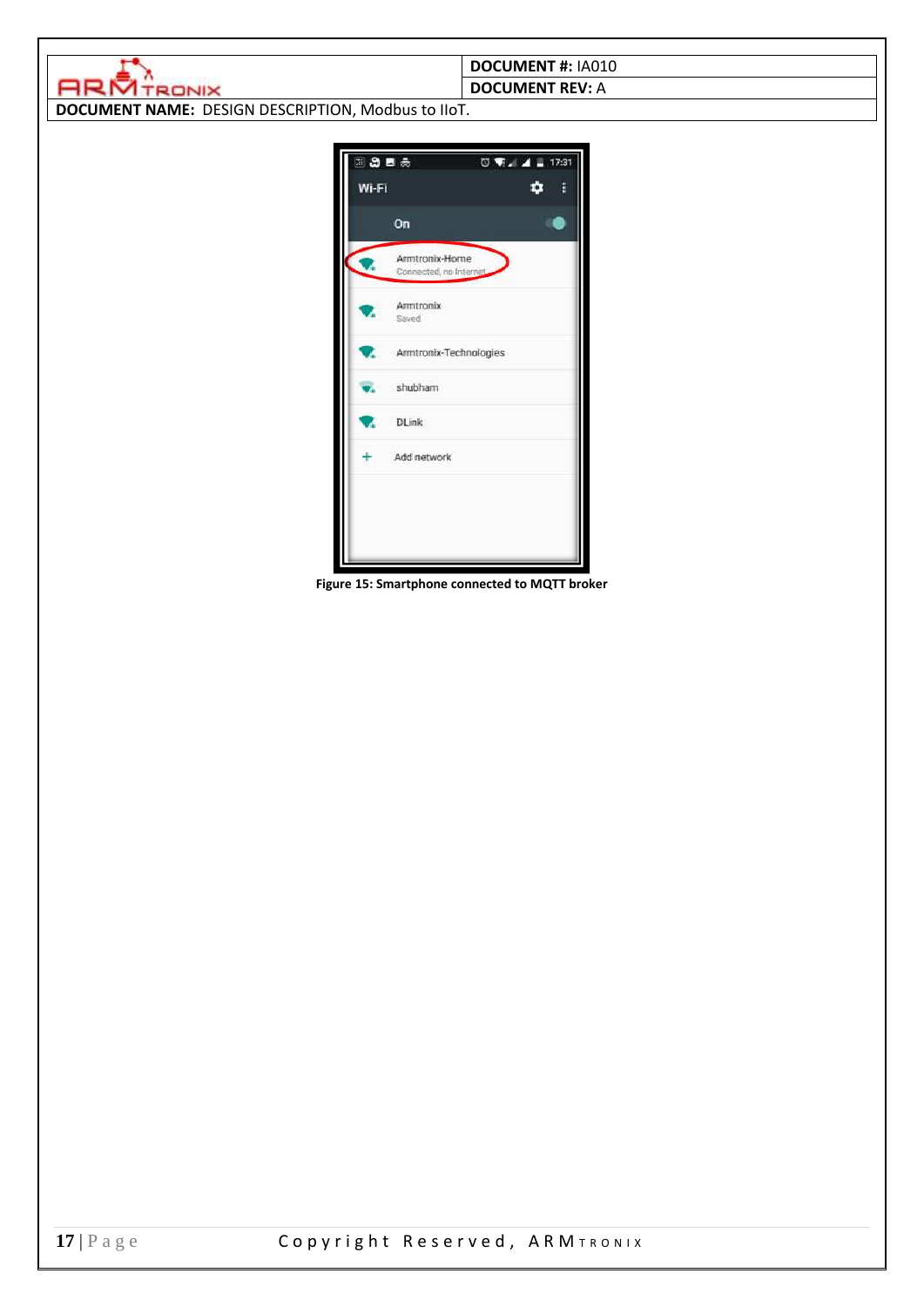

**DOCUMENT REV:** A

<span id="page-17-0"></span>**DOCUMENT NAME:** DESIGN DESCRIPTION, Modbus to IIoT.

### **c. STEPS TO TEST OUR** *Modbus to IIoT* **MODULE USING SMARTPHONE AND MQTT BROKER:**

- i. Install 'MyMQTT' Android app in to a Smartphone you would use for testing.
- ii. Open an app 'MyMQTT' app Smartphone.



**Figure 16: MyMQTT app menu page**

- <span id="page-17-1"></span>iii. Click on settings option.
- iv. Enter MQTT broker IP address and default Port number as 1883 (if not changed) **Our MQTT broker IP address is 192.168.0.1**



**Figure 17: MQTT broker IP address and port number entered**

<span id="page-17-2"></span>**18** | Page **Copyright Reserved, ARM TRONIX**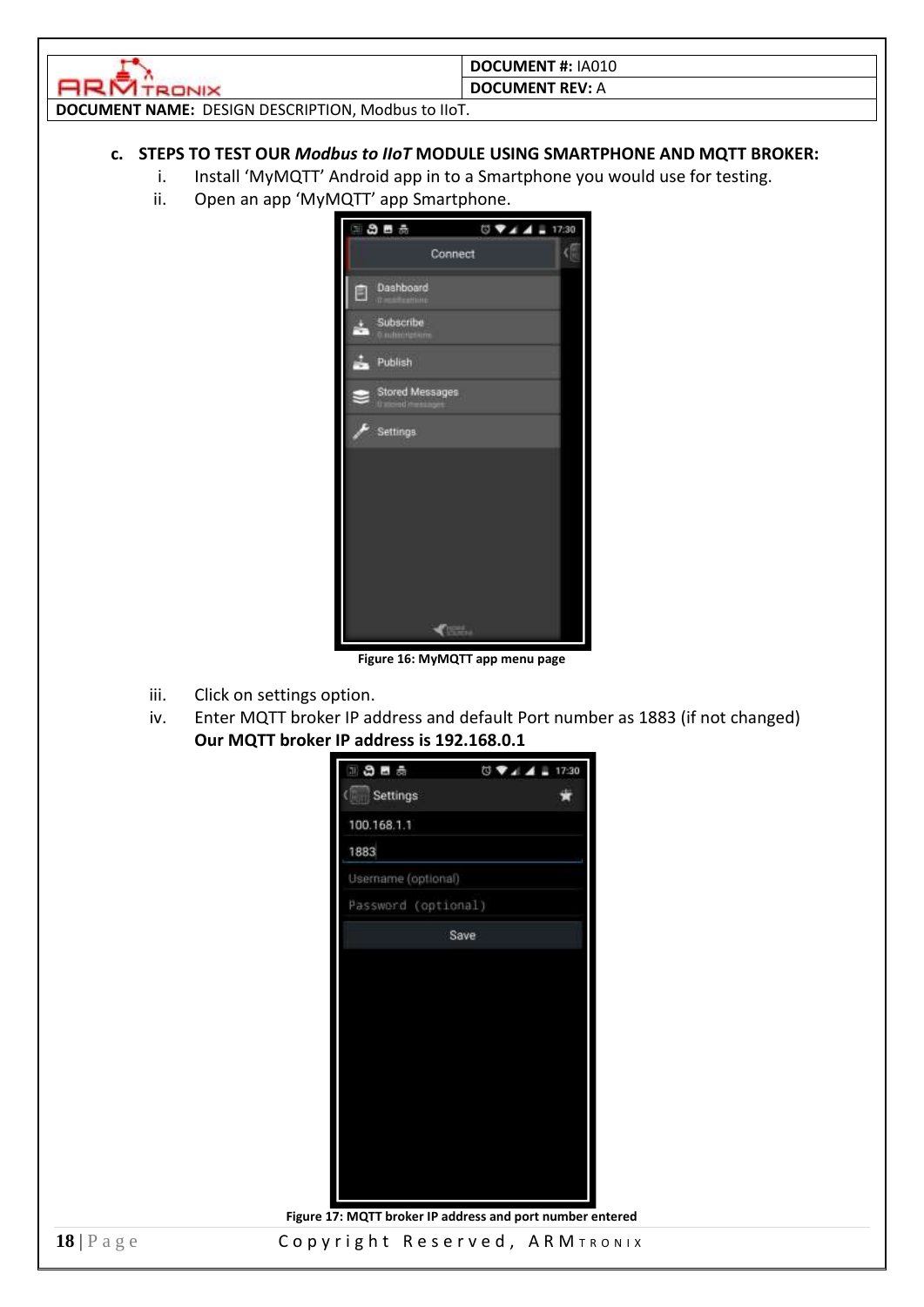|                                                           | <b>DOCUMENT #: IA010</b> |  |
|-----------------------------------------------------------|--------------------------|--|
|                                                           | DOCUMENT REV: A          |  |
| <b>DOCUMENT NAME: DESIGN DESCRIPTION, Modbus to IIoT.</b> |                          |  |

v. On the completion of your IP address and port number entry, Save the settings by clicking on **Save** button. Popup will indicate once the settings saved.

| 国的国品                | ◎ ♥ ▲ ▲ ■ 17:30 |   |
|---------------------|-----------------|---|
| (Figure Settings    |                 | s |
| 100.168.1.1         |                 |   |
| 1883                |                 |   |
| Username (optional) |                 |   |
| Password (optional) |                 |   |
| Save                |                 |   |
| Settings saved      |                 |   |

<span id="page-18-0"></span>**Figure 18: Saved the settings**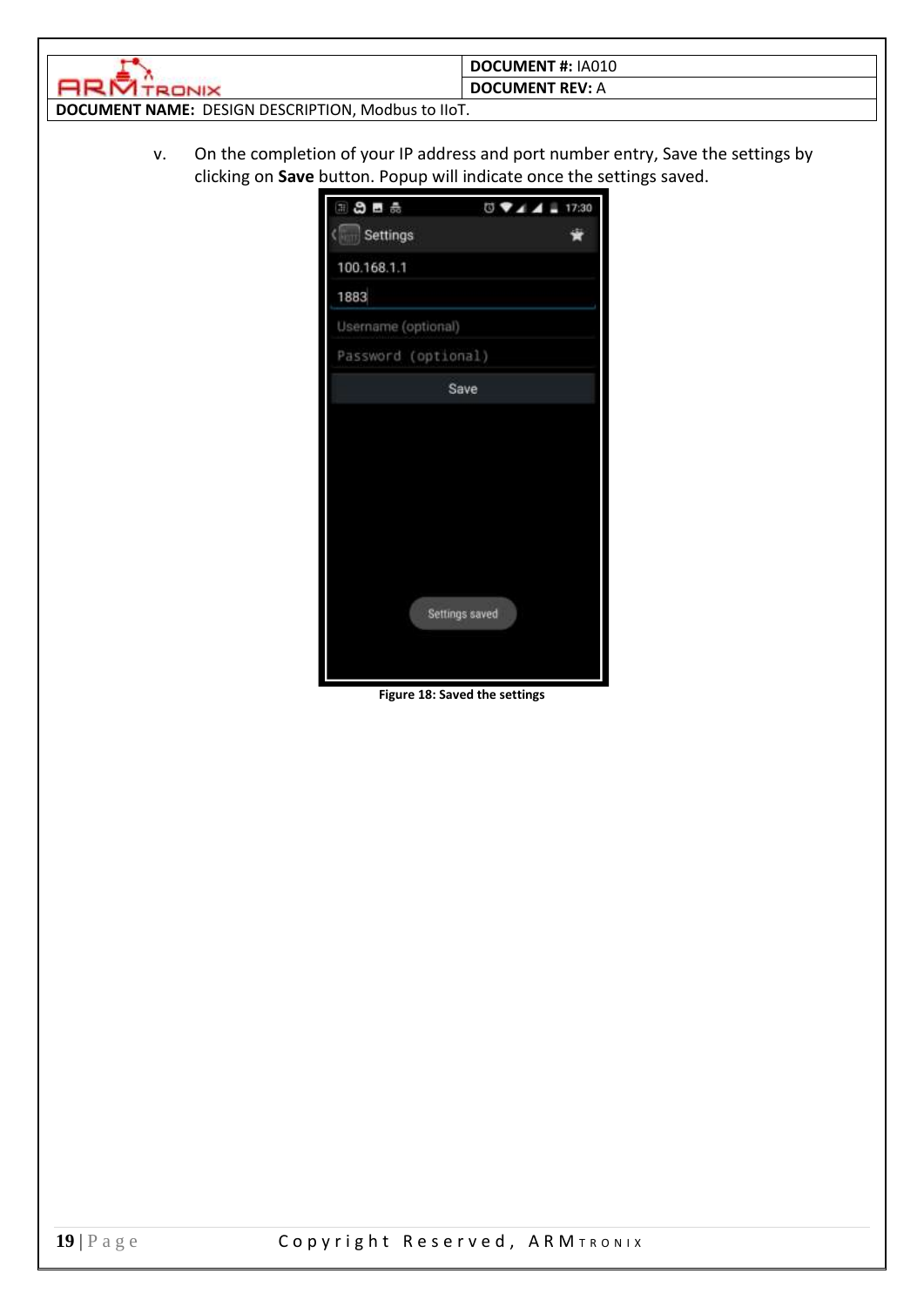

#### **DOCUMENT REV:** A

<span id="page-19-0"></span>**DOCUMENT NAME:** DESIGN DESCRIPTION, Modbus to IIoT.

### **d. CONTROL OUTPUTS VIA SMARTPHONE:**

- i. Connect Smartphone to network hosted having MQTT broker as said in section 12.b.
- ii. Open MyMQTT app in Smartphone.
- iii. Tap on the screen, it will open menu window.
- iv. Click on the Publish option.
- v. Enter topic as "/O/00y" where 'y' is client device number entered while configuring.
- vi. Ex. Message "/O/00y\_1" (Device will turn output as ON.)

| E          |                     |         | $07 - 111$ | 4:47   |
|------------|---------------------|---------|------------|--------|
| Publish    |                     |         |            | е      |
| /0/001     |                     |         |            |        |
| /0/001_111 |                     |         |            |        |
| Count      |                     | ŧ       |            |        |
|            |                     | Publish |            |        |
|            |                     |         |            |        |
|            |                     |         |            |        |
|            |                     |         |            |        |
|            |                     |         |            |        |
| ❺          |                     |         |            | ٤      |
| 2<br>1     | з<br>$\overline{A}$ | 5<br>6  | 8          | 9<br>o |
| @<br>推     | \$                  | 8       | (          | )      |
| $=k$       | ٠                   |         | ļ          | ∞<br>? |
| ABC<br>n,  | $rac{1}{34}$        |         |            |        |

**Figure 19 Entered topic and message to control outputs**

- <span id="page-19-1"></span>vii. Click on Publish button to publish the topic.
- viii. On publishing the topic, popup will arrive as '*Message Published'* the device will take action on the outputs.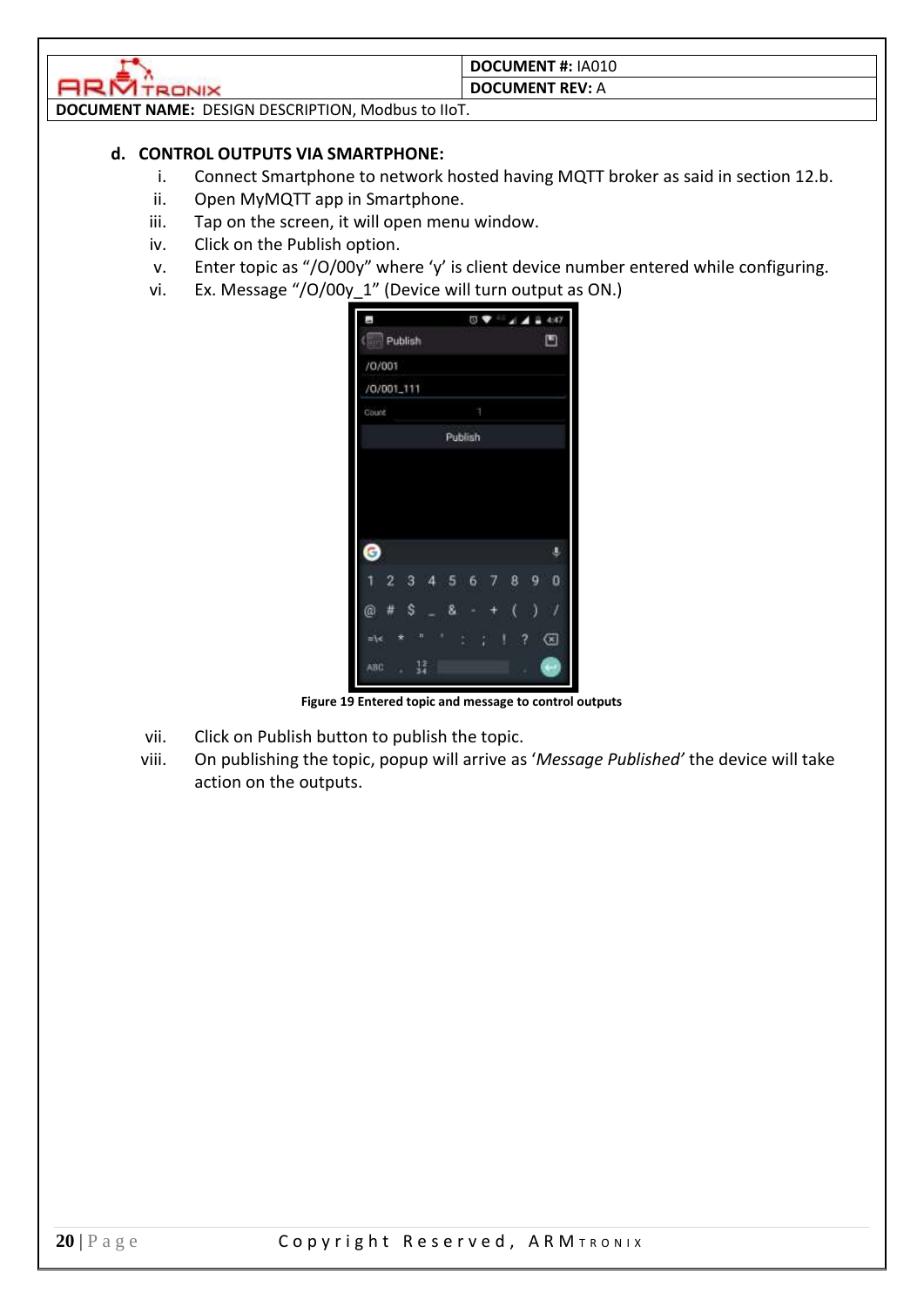|                                                           | DOCUMENT#: IA010       |
|-----------------------------------------------------------|------------------------|
|                                                           | <b>DOCUMENT REV: A</b> |
| <b>DOCUMENT NAME: DESIGN DESCRIPTION, Modbus to IIoT.</b> |                        |
|                                                           |                        |

### <span id="page-20-0"></span>**e. READ STATUS OF DIGITAL OUPUT RANDOMLY VIA SMARTPHONE.**

- i. Follow steps from 12.b.i to 12.b.viii
- ii. Click on the publish option.

| J,      | $0$ $44 = 18.01$ |
|---------|------------------|
| Publish | 凹                |
| /0/008  |                  |
| Message |                  |
| Count   | Ţ                |
|         | Publish          |
|         |                  |
|         |                  |
|         |                  |
|         |                  |
|         |                  |
|         |                  |
|         |                  |
|         |                  |
|         |                  |
|         |                  |

**Figure 20: Opened Publish option**

<span id="page-20-1"></span>iii. Enter topic as /O/001?? (To read status of outputs)

| E.                     |        |               | $\begin{array}{c} \nabla \cdot \mathbf{V} & \mathbf{A} \cdot \mathbf{A} \cdot \mathbf{B} \nabla \cdot \mathbf{A} \cdot \mathbf{A} \cdot \mathbf{A} \cdot \mathbf{A} \cdot \mathbf{A} \cdot \mathbf{A} \cdot \mathbf{A} \cdot \mathbf{A} \cdot \mathbf{A} \cdot \mathbf{A} \cdot \mathbf{A} \cdot \mathbf{A} \cdot \mathbf{A} \cdot \mathbf{A} \cdot \mathbf{A} \cdot \mathbf{A} \cdot \mathbf{A} \cdot \mathbf{A} \cdot \mathbf{A} \cdot \mathbf{A} \cdot \mathbf{A} \cdot \mathbf{$ | 5:09                                              |
|------------------------|--------|---------------|--------------------------------------------------------------------------------------------------------------------------------------------------------------------------------------------------------------------------------------------------------------------------------------------------------------------------------------------------------------------------------------------------------------------------------------------------------------------------------------|---------------------------------------------------|
| ( <b>Mill</b> Publish  |        |               |                                                                                                                                                                                                                                                                                                                                                                                                                                                                                      | ⊡                                                 |
| /0/001                 |        |               |                                                                                                                                                                                                                                                                                                                                                                                                                                                                                      |                                                   |
| status_op              |        |               |                                                                                                                                                                                                                                                                                                                                                                                                                                                                                      |                                                   |
| Count                  |        | 1             |                                                                                                                                                                                                                                                                                                                                                                                                                                                                                      |                                                   |
|                        |        | Publish       |                                                                                                                                                                                                                                                                                                                                                                                                                                                                                      |                                                   |
|                        |        |               |                                                                                                                                                                                                                                                                                                                                                                                                                                                                                      |                                                   |
|                        |        |               |                                                                                                                                                                                                                                                                                                                                                                                                                                                                                      |                                                   |
|                        |        |               |                                                                                                                                                                                                                                                                                                                                                                                                                                                                                      |                                                   |
|                        |        |               |                                                                                                                                                                                                                                                                                                                                                                                                                                                                                      |                                                   |
| G                      |        |               |                                                                                                                                                                                                                                                                                                                                                                                                                                                                                      | ۹                                                 |
| $\mathsf{q}^{\dagger}$ | n<br>ë | $t^{\dagger}$ | $\mathbf{I}^{\mathbf{m}}$                                                                                                                                                                                                                                                                                                                                                                                                                                                            | $\mathbf{p}^{\mathbf{0}}$<br>$\circ$ <sup>1</sup> |
| a<br>š                 | f<br>d | h<br>g        | J<br>k                                                                                                                                                                                                                                                                                                                                                                                                                                                                               | I                                                 |
| z<br>69                | x<br>c | b<br>٧        | n<br>m                                                                                                                                                                                                                                                                                                                                                                                                                                                                               | ∞                                                 |
| 7123<br>ï              | ☺      |               | ï                                                                                                                                                                                                                                                                                                                                                                                                                                                                                    |                                                   |

**Figure 21: Entered topic and message to be published to read the current status of Digital Outputs**

<span id="page-20-2"></span>21 | Page Copyright Reserved, ARM TRONIX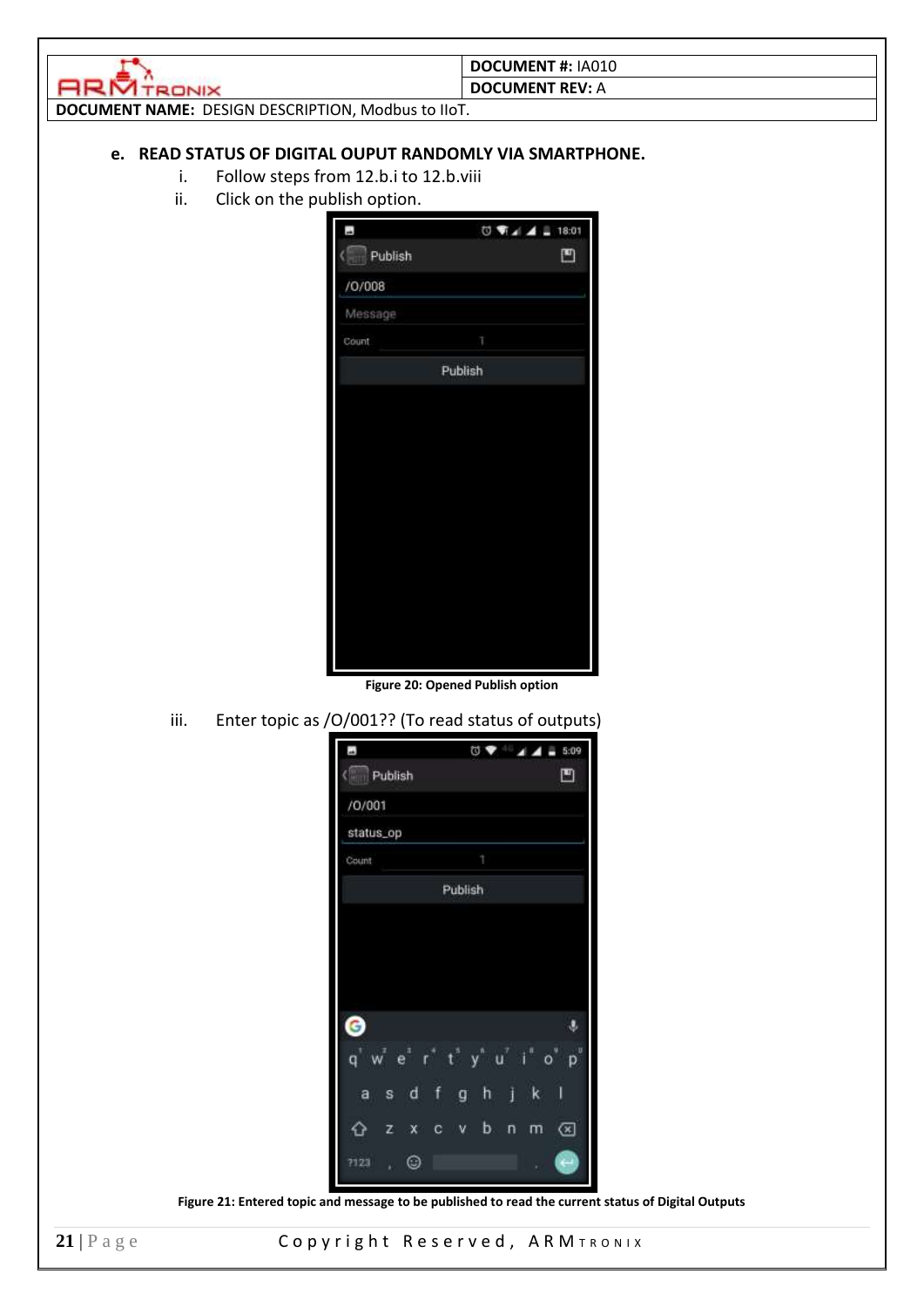

#### **DOCUMENT REV:** A

**DOCUMENT NAME:** DESIGN DESCRIPTION, Modbus to IIoT.

- iv. Click on publish button to publish the topic, you will get popup as *'Message Published'*
- v. Click on back button located at left-top-corner of the screen.
- vi. Tap on the screen. It will open the menu.
- vii. Open the dashboard by clicking on Dashboard option in the menu.
- viii. You will receive the current status of Outputs.



<span id="page-21-0"></span>**Figure 22: Reading status of Outputs on Dashboard screen**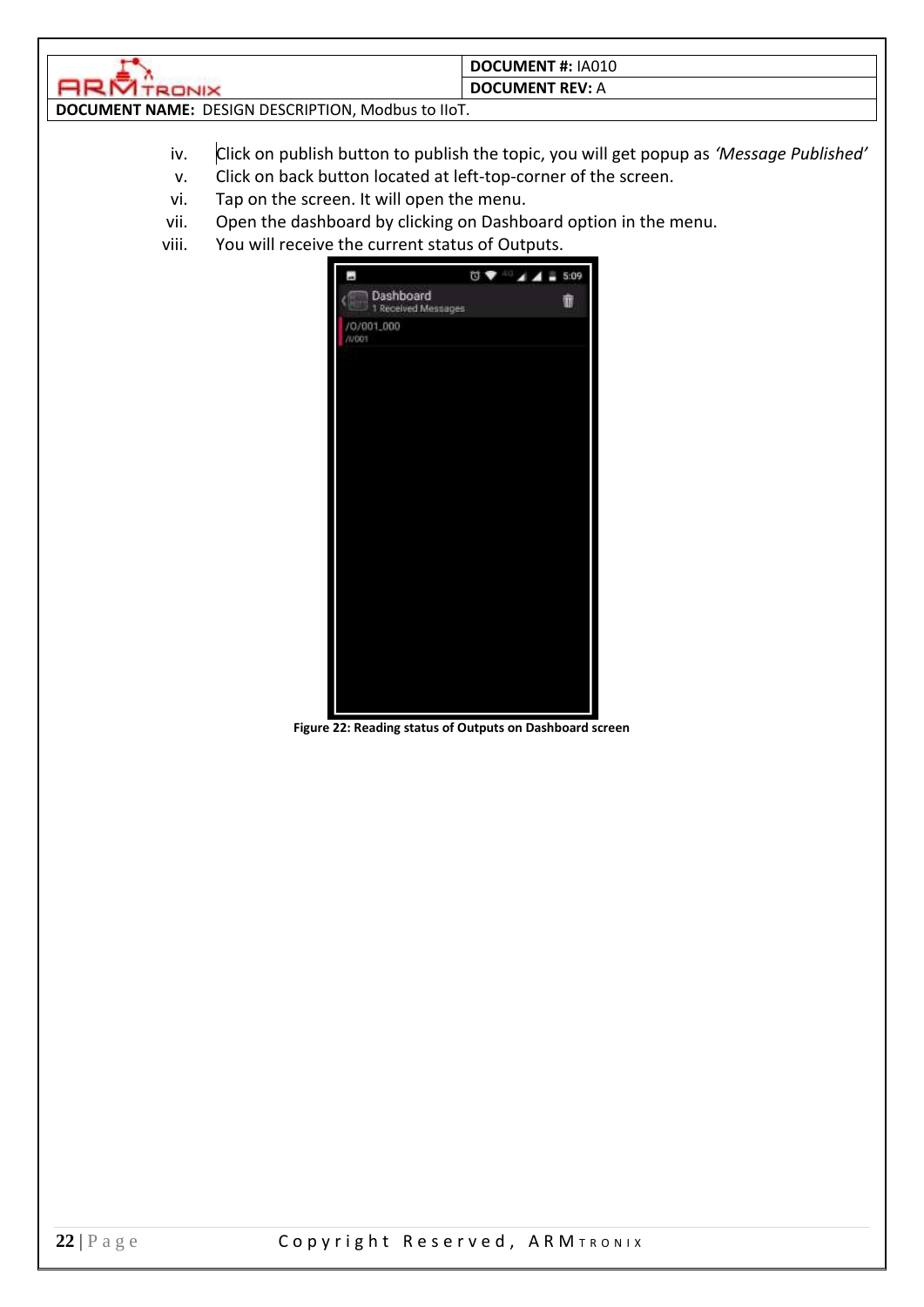<span id="page-22-0"></span>

|                                                         | <b>DOCUMENT #: IA010</b> |  |  |  |
|---------------------------------------------------------|--------------------------|--|--|--|
| TRONIX                                                  | <b>DOCUMENT REV: A</b>   |  |  |  |
| DOCUMENT NAME: DESIGN DESCRIPTION, Modbus to IIoT.      |                          |  |  |  |
|                                                         |                          |  |  |  |
| f.<br>READ MAC ADDRESS OF CLIENT DEVICE VIA SMARTPHONE. |                          |  |  |  |
| Follow steps from 12.b.i to 12.b.viii<br>i.             |                          |  |  |  |
| ii.<br>Click on the publish option.                     |                          |  |  |  |
|                                                         | ◎ ▼⊿ ▲ 18:01             |  |  |  |
|                                                         |                          |  |  |  |
| Publish                                                 | ு                        |  |  |  |
| /0/008                                                  |                          |  |  |  |
| Message                                                 |                          |  |  |  |
| Count                                                   |                          |  |  |  |
|                                                         | Publish                  |  |  |  |
|                                                         |                          |  |  |  |
|                                                         |                          |  |  |  |
|                                                         |                          |  |  |  |
|                                                         |                          |  |  |  |
|                                                         |                          |  |  |  |
|                                                         |                          |  |  |  |
|                                                         |                          |  |  |  |
|                                                         |                          |  |  |  |
|                                                         |                          |  |  |  |
|                                                         |                          |  |  |  |

**Figure 23: Opened Publish option**

<span id="page-22-1"></span>iii. Enter topic as /O/00xMAC? (To read MAC address)

z

|            |  | ◎ ▼ 4 4 18:07 |  |  |
|------------|--|---------------|--|--|
| Publish    |  | 凹             |  |  |
| /0/008     |  |               |  |  |
| /0/008MAC? |  |               |  |  |
| Count      |  |               |  |  |
| Publish    |  |               |  |  |
|            |  |               |  |  |
|            |  |               |  |  |
|            |  |               |  |  |
|            |  |               |  |  |
|            |  |               |  |  |
|            |  |               |  |  |
|            |  |               |  |  |
|            |  |               |  |  |
|            |  |               |  |  |
|            |  |               |  |  |
|            |  |               |  |  |

<span id="page-22-2"></span>**Figure 24: Entered topic and message to be Published to read the MAC address of the device**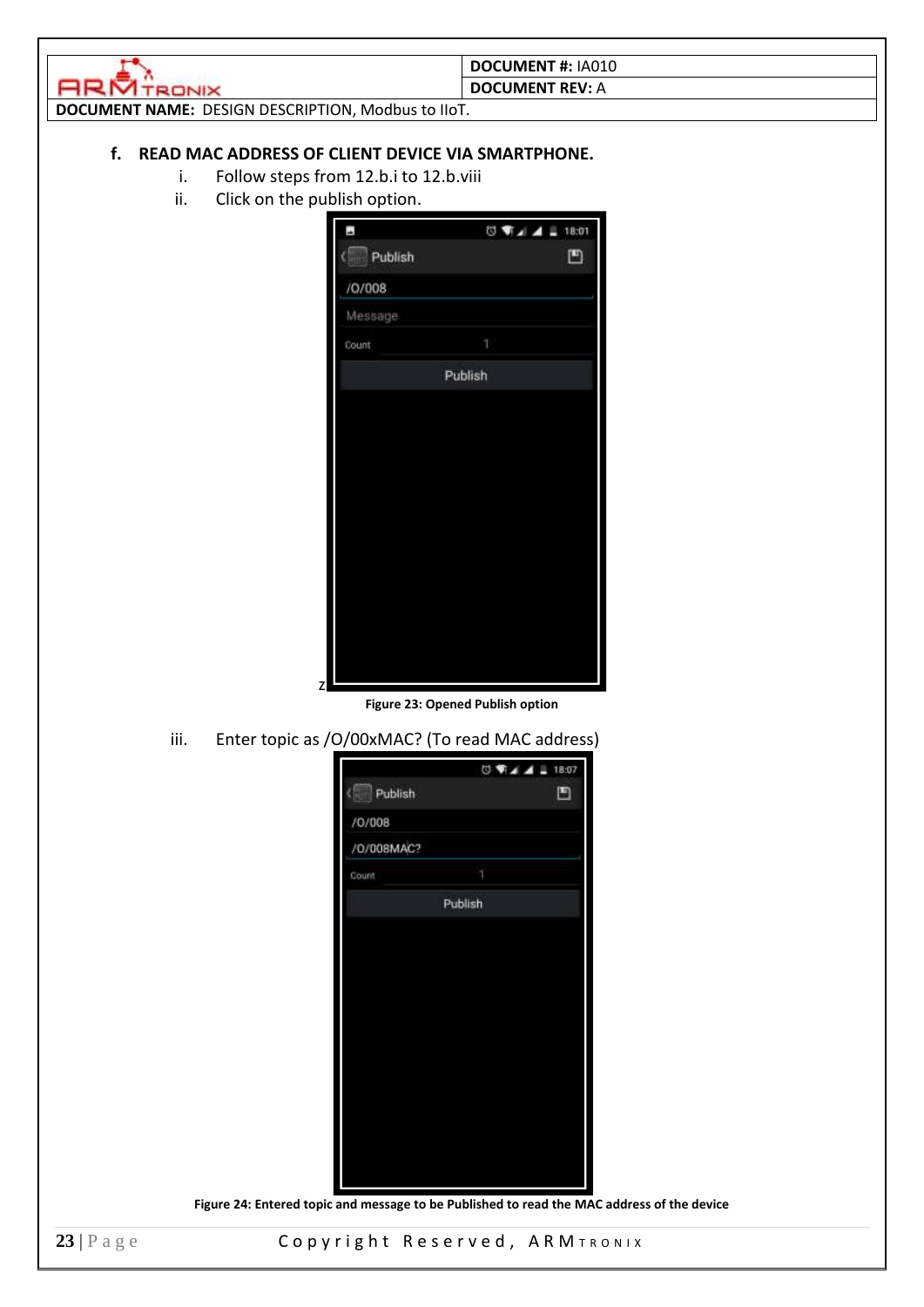|                                                    | <b>DOCUMENT #: IA010</b> |
|----------------------------------------------------|--------------------------|
|                                                    | <b>DOCUMENT REV: A</b>   |
| DOCUMENT NAME: DESIGN DESCRIPTION, Modbus to IIoT. |                          |

iv. Click on publish button to publish the topic, you will get popup as *'Message Published'*

| Е         | ◎ ▼』▲ ■ 18:07     |   |  |  |
|-----------|-------------------|---|--|--|
| ( Publish |                   | ு |  |  |
| /0/008    |                   |   |  |  |
| Message   |                   |   |  |  |
| Count     | 1                 |   |  |  |
| Publish   |                   |   |  |  |
|           |                   |   |  |  |
|           |                   |   |  |  |
|           |                   |   |  |  |
|           |                   |   |  |  |
|           |                   |   |  |  |
|           |                   |   |  |  |
|           |                   |   |  |  |
|           | Message published |   |  |  |
|           |                   |   |  |  |
|           |                   |   |  |  |

**Figure 25: Message Published**

- <span id="page-23-0"></span>v. Click on back button located at left-top-corner of the screen.
- vi. Tap on the screen. It will open the menu.
- vii. Open the dashboard by clicking on Dashboard option in the menu.
- <span id="page-23-1"></span>viii. You will receive the MAC address of the client without ":" or "-".



**Figure 26: Reading MAC address on Dashboard screen**